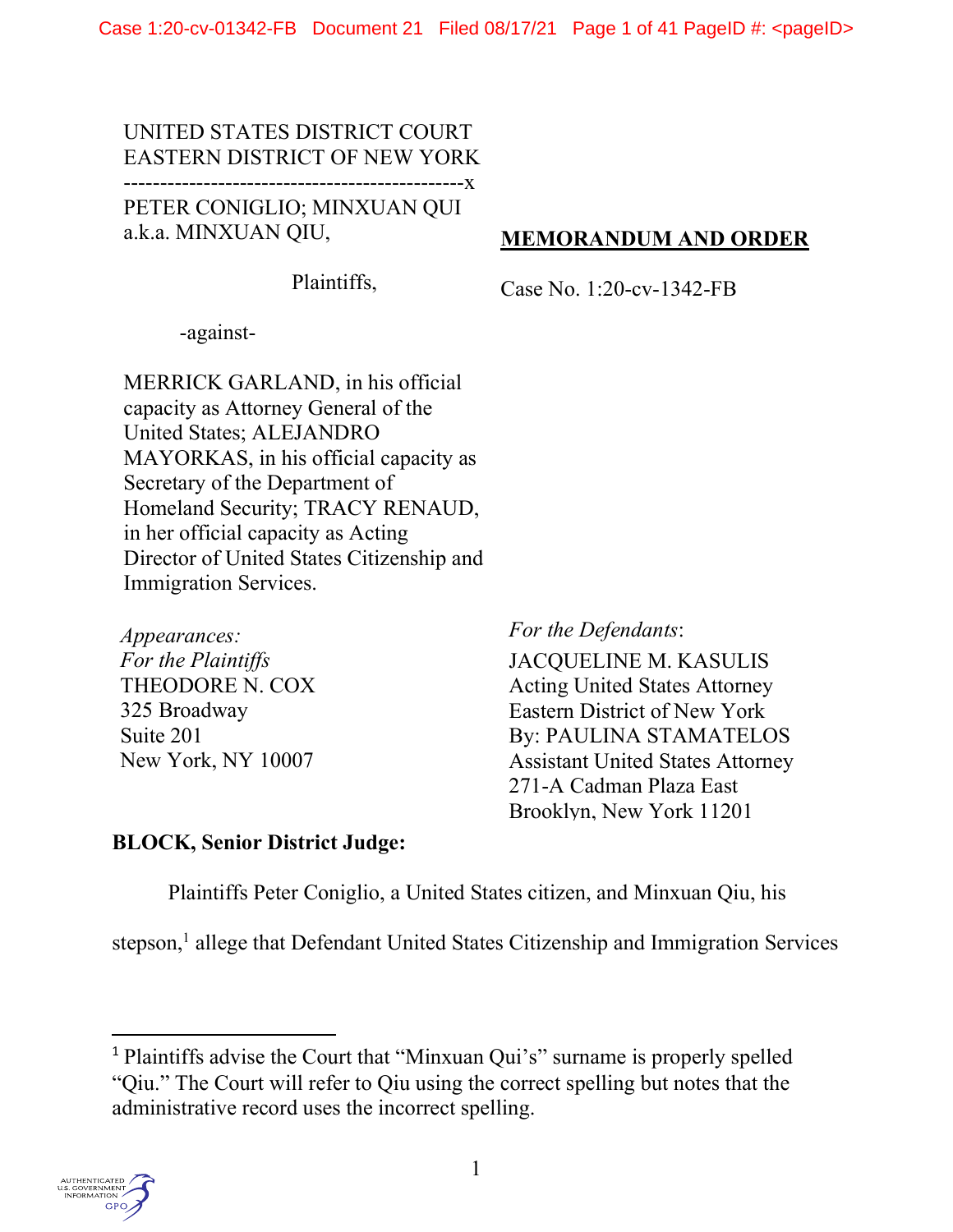(USCIS) unlawfully revoked its approval of a Form I-130 Petition for Alien Relative ("the Form I-130" or "the Petition") which Coniglio had filed on Qiu's behalf. Had USCIS not withdrawn its approval, Qiu would have been eligible to apply for an immigrant visa and, eventually, a green card and citizenship.

 Qiu and Coniglio state claims under the Administrative Procedure Act (APA), Declaratory Judgment Act (DJA), and the Fifth Amendment of the United States Constitution. All three causes of actions rely on their claims that USCIS (1) revoked Qiu's classification as an "immediate relative" based upon an impermissible construction of 8 U.S.C.  $\S$  1101(b)(1)(B) that excludes children who turn 18 on the date of their parents' marriage; (2) failed to consider their argument that Second Circuit and Board of Immigration Appeals (BIA) precedent mandate a "lenient" construction of that statute; and (3) disobeyed a BIA remand order that required consideration of their arguments. See 8 U.S.C.  $\S$  1101(b)(1)(B) (defining "child" to include "an unmarried person under twenty-one years of age who is. . . a stepchild, whether or not born out of wedlock, provided the child had not reached the age of 18 years at the time the marriage creating the status of stepchild occurred").

 The Government moves to dismiss Qiu and Coniglio's claims for lack of subject matter jurisdiction under Federal Rule of Civil Procedure 12(b)(1) and failure to state a claim under Federal Rule of Civil Procedure 12(b)(6). In the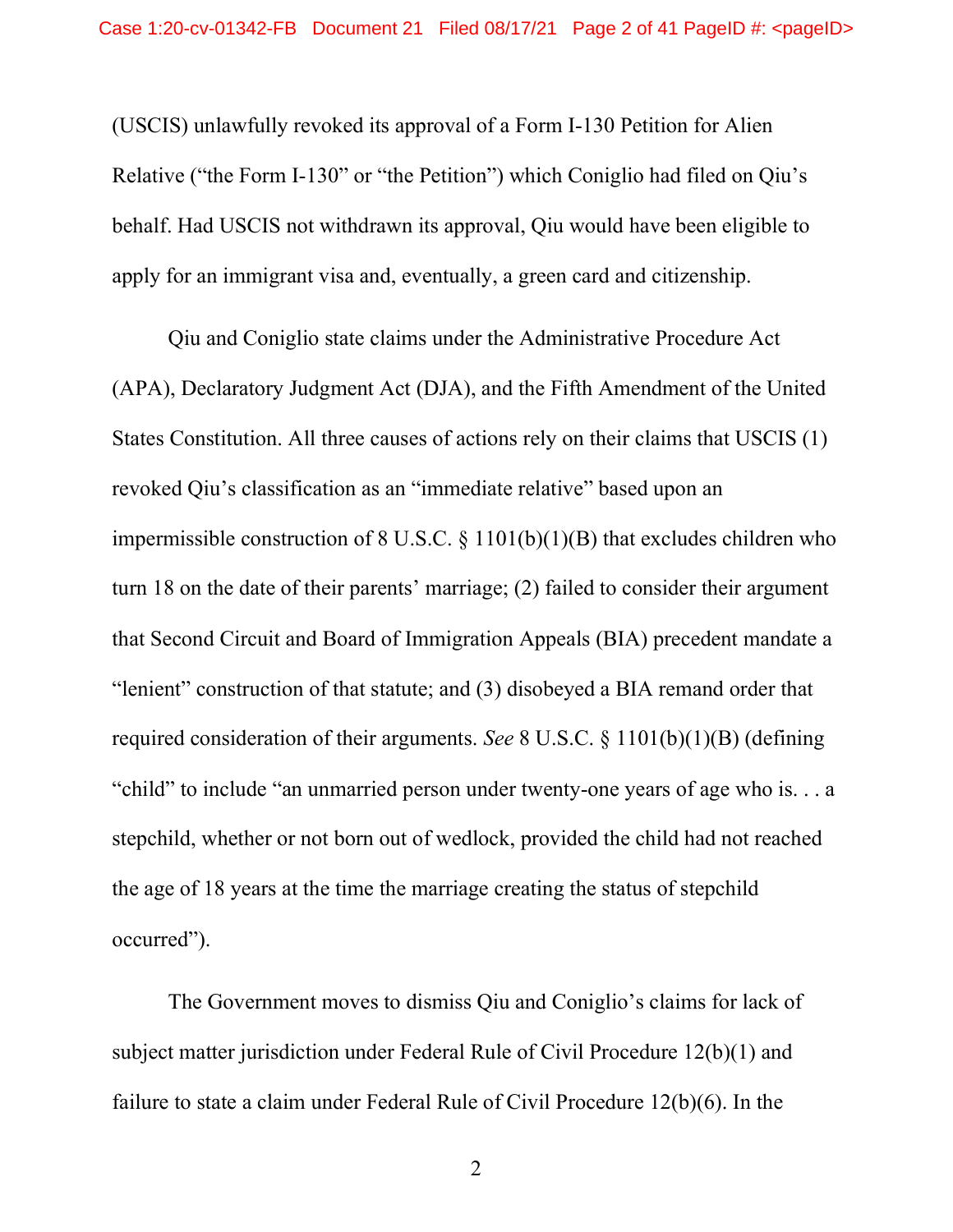alternative, it asks the Court to enter summary judgment in their favor. The Government's motions are denied, and the Court, *sua sponte*, enters judgment in favor of Qiu and Coniglio.

I.

 Minxuan Qiu was born at 4:15 PM on October 7, 1996 in Chengdu, China. He and his mother, Tao Coniglio (née Min), are citizens of the People's Republic of China.

 On October 7, 2014, Qiu's mother married his stepfather, Peter Coniglio. They were married in Brooklyn, New York, at approximately 11:25 AM, Eastern Daylight Time. Thus, the marriage occurred at 11:25 PM, China Standard Time.

 On or about March 20, 2015, Coniglio filed a Form I-130 to classify Qiu as an "immediate relative." See 8 U.S.C. § 1151(b)(2)(A)(i) (defining "immediate relative" to include children); see also 8 U.S.C. § 1101(b)(1)(B) (defining "child" to include "a stepchild, whether or not born out of wedlock, provided the child had not reached the age of eighteen years at the time the marriage creating the status of stepchild occurred"). USCIS approved the petition in September of 2015 and forwarded it to the United States consulate in Guangzhou, China. See 8 U.S.C. § 1154(b) (if the Attorney General or, after 2002, the Secretary of Homeland Security "determines that the facts stated in the petition are true and that the [alien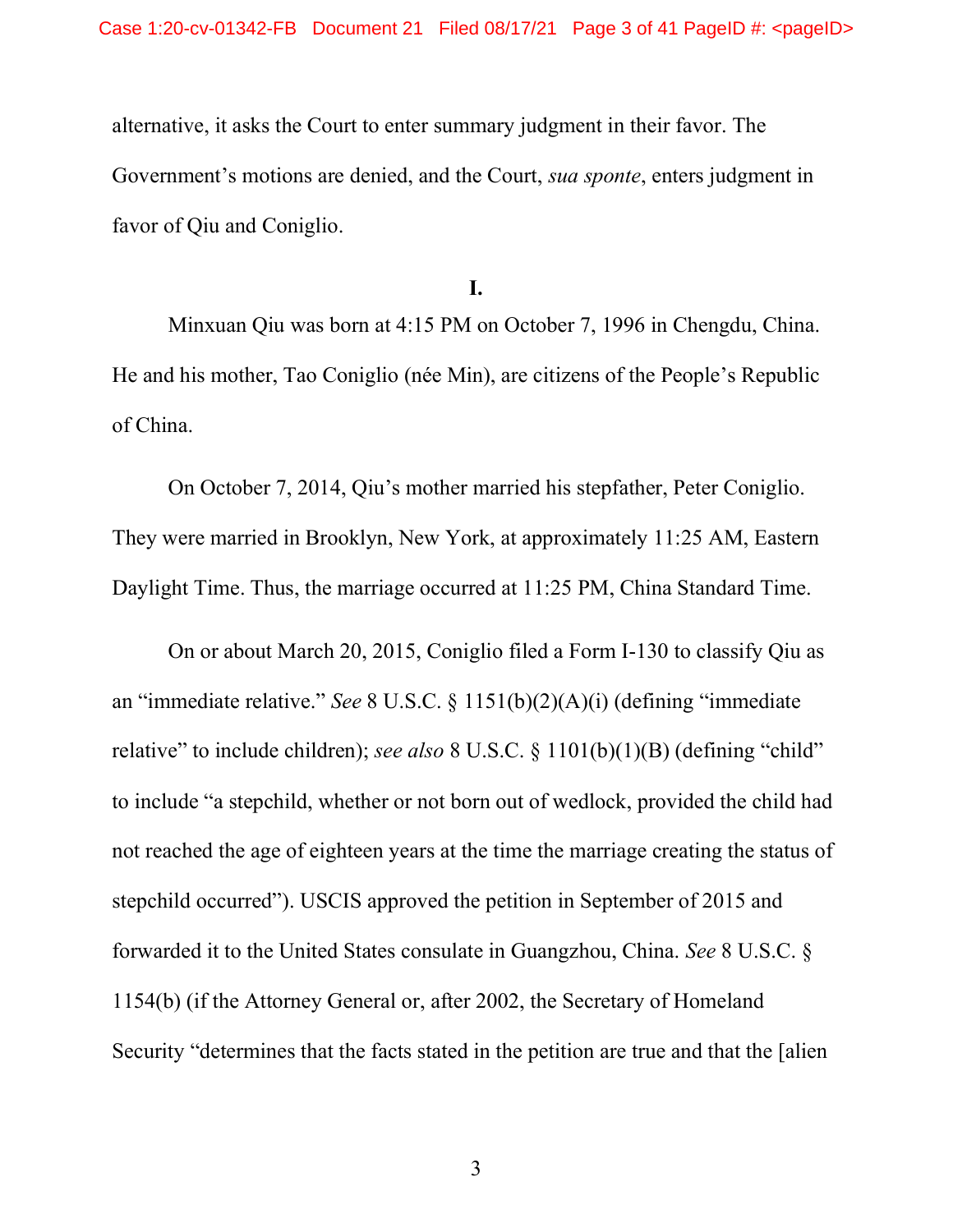beneficiary] is an immediate relative, . . . [he shall] approve the petition and forward one copy thereof to the Department of State").

 The Guangzhou consulate received the petition sometime between September of 2015 and December of 2016 and scheduled a "personal interview" at some point during that period. After the interview, a consular official concluded that "the statements made by the beneficiary [Qiu] under oath during the personal interview with a consular officer constitute good and sufficient cause to conclude that the step-parent relationship between the beneficiary and petitioner [Coniglio] was not established before the beneficiary turned 18." A.R. 94.<sup>2</sup> The consulate therefore declined to issue an immigrant visa and "returned the. . . petition with a recommendation that it be reconsidered and [its approval] revoked." Id.

 On April 10, 2018—almost two years after receiving the consulate's recommendation—USCIS issued a Notice of Intent to Revoke (NOIR) its approval of the petition. Qiu and Coniglio submitted a timely response to the notice, but USCIS failed to acknowledge their evidence and brief. See A.R. 62-79 (Coniglio's letter response dated May 7, 2018 and enclosed exhibits); cf. A.R. 80 ("Decision" letter dated June 6, 2018 from USCIS inaccurately stating that "[the] petitioner has failed to respond to our notice of intended revocation or to provide any additional

<sup>&</sup>lt;sup>2</sup> The abbreviation "A.R." refers to the "Administrative Record."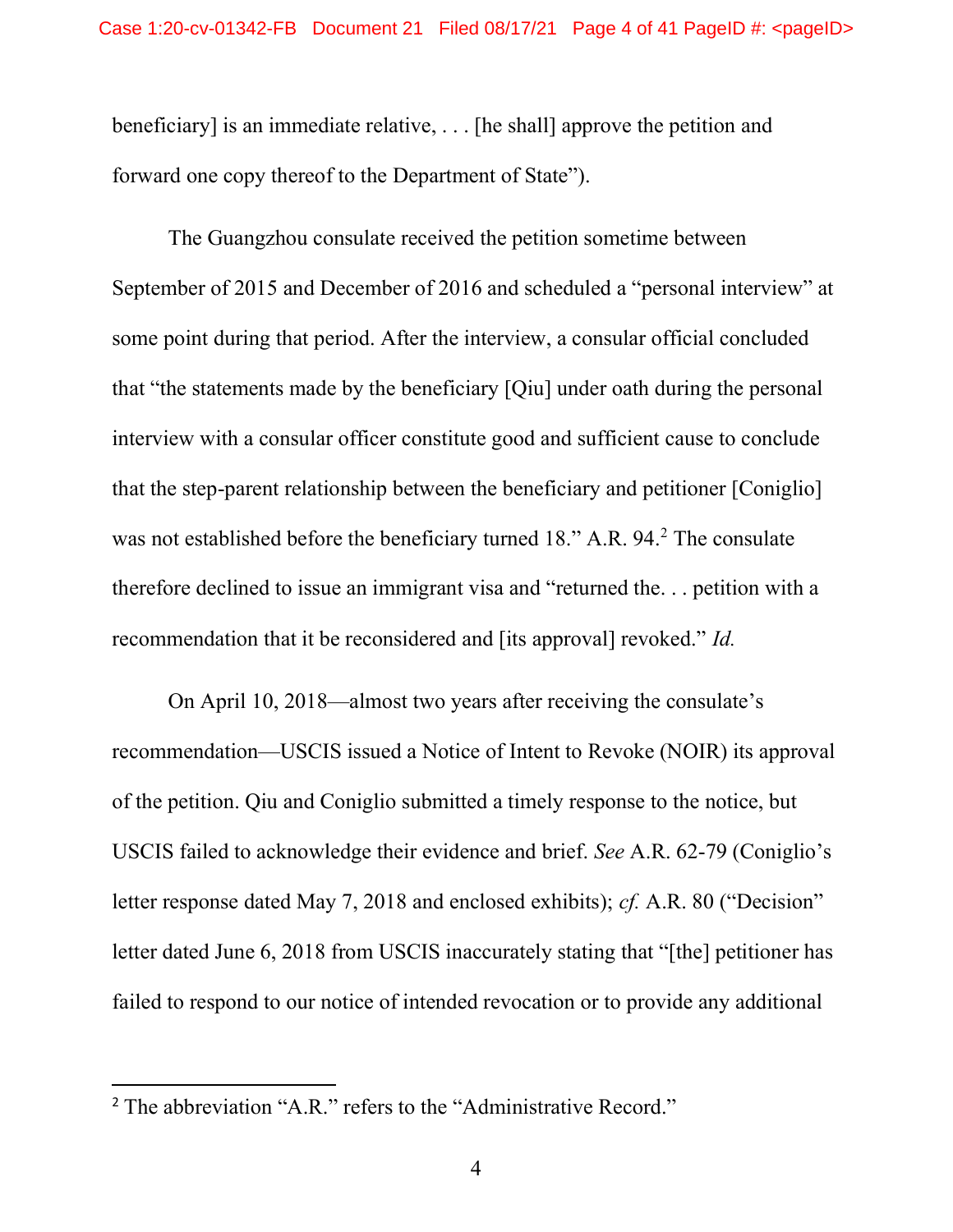evidence in support of the petition"). It therefore formally revoked its prior approval.

Coniglio appealed USCIS's decision to the BIA. Now represented by counsel, Qiu and Coniglio raised two issues on appeal. First, they argued that USCIS's strict interpretation of  $8$  U.S.C.  $\S$  1101(b)(1)(B) as requiring a marriage to occur before a beneficiary's eighteenth birthday was inconsistent with binding Second Circuit and BIA precedent. Second, they argued that USCIS erred as a matter of fact and law when it found that Qiu and Coniglio had failed to respond to the NOIR.

The BIA vacated USCIS's revocation and remanded the case for further proceedings. In its remand order, the BIA noted that "the petitioner has raised arguments on appeal" and emphasized Qiu and Coniglio's argument that, "under Duarte-Ceri v. Holder, the [Second Circuit] Court [of Appeals] rejected the notion that a child turned 18 at the stroke of midnight" and instead endorsed a lenient construction of the immigration law which "will. . .preserve a right or prevent a forfeiture." A.R. 23 (quoting 630 F.3d 83 (2d Cir. 2010)). It further stated that "the Director's decision does not address these arguments and incorrectly found that the petitioner did not respond to the NOIR." Id. It concluded that a remand was warranted to "provide the Director with an opportunity to consider the petitioner's response to the NOIR and the petitioner's arguments on appeal." Id.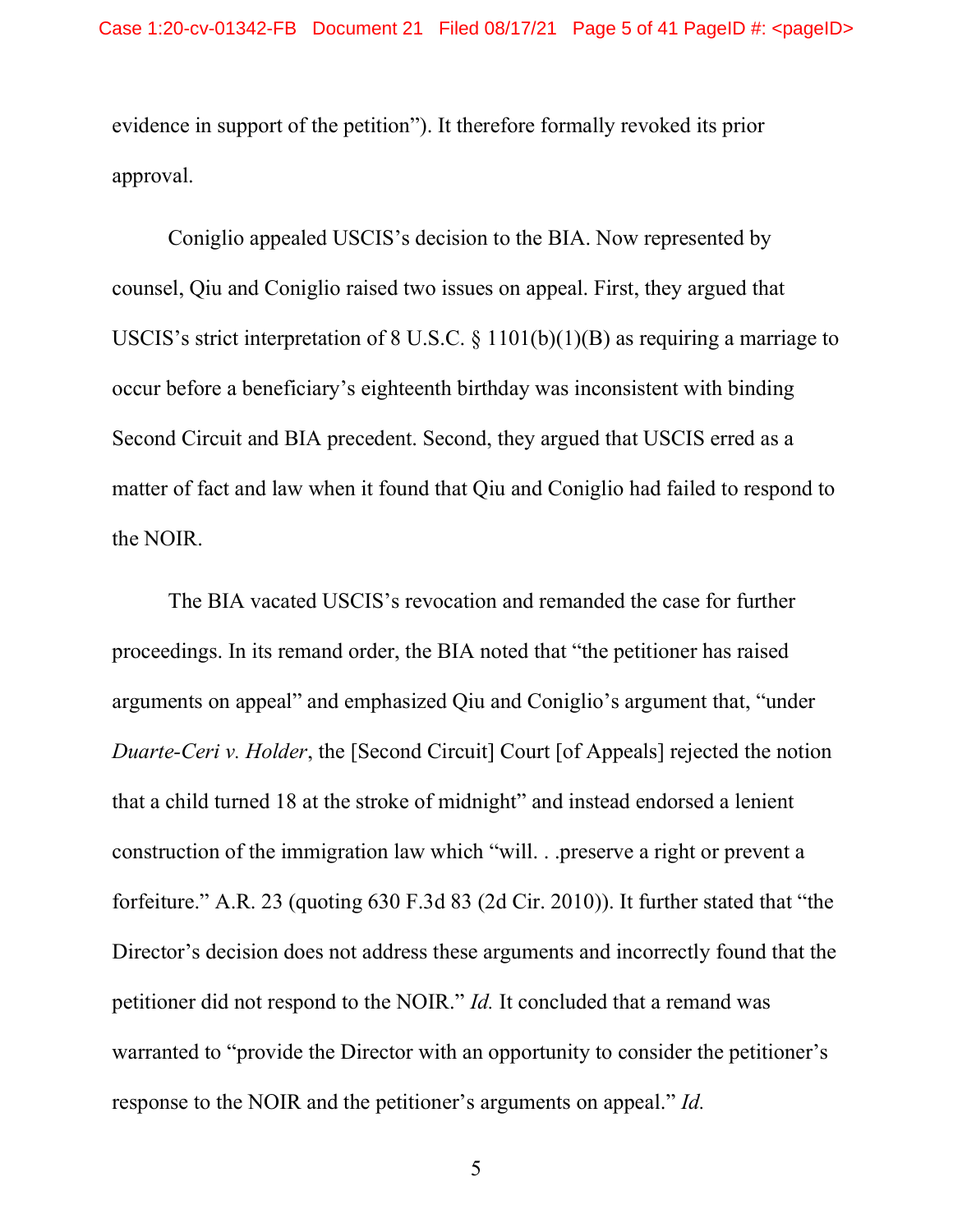On January 29, 2020, USCIS issued a second "Decision" letter to revoke Qiu's status. A.R. 2-4 (full decision letter). The three page decision consists of  $(1)$ a one-page review of the procedural history, (2) a paragraph listing the evidence Qiu and Coniglio previously submitted, (3) a half page of verbatim quotations from the Immigration and Nationality Act and its implementing regulations, (4) a paragraph reiterating USCIS's position that Qiu and Coniglio's "step-relationship is not valid for immigration purposes" because "[at] the time of the marriage, [Qiu] was not under the age of 18 years," and (5) a required notice of Qiu and Coniglio's right to appeal. Id. The document includes no discussion of Qiu and Coniglio's legal arguments, although it does state that USCIS issued its NOIR "after a review of the entire record." Id.

Because Qiu and Coniglio did not appeal this decision, it become final on February 28, 2020. Id. (noting that USCIS decisions become final after 30 days).

This action followed.

## II.

#### A. Rule 12(b)(1)

"A case is properly dismissed for lack of subject matter jurisdiction under Rule 12(b)(1) when the district court lacks statutory or constitutional power to adjudicate it." Hui Fen Zhu v. McAleenan, 501 F. Supp. 3d 139, 140 (E.D.N.Y. 2020) (quoting Makarova v. United States, 201 F.3d 110, 113 (2d Cir. 2000)). The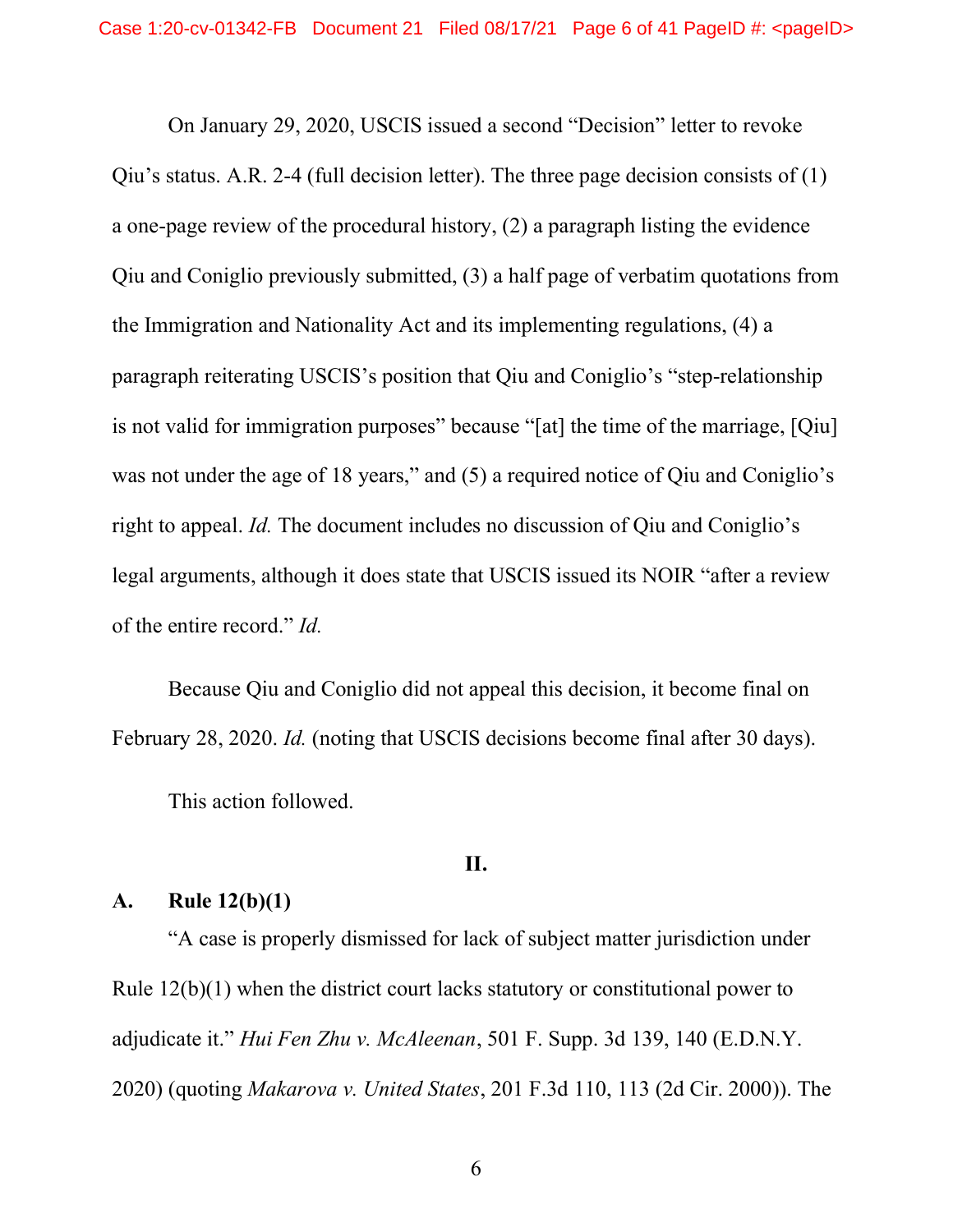plaintiff must show, by a preponderance of the evidence, that subject matter jurisdiction exists. Id. "In reviewing a  $12(b)(1)$  motion to dismiss, the court must accept as true all material factual allegations in the complaint, but the court is not to draw inferences from the complaint favorable to [the party asserting jurisdiction]." Tiraco v. New York State Bd. of Elections, 963 F. Supp. 2d 184, 190 (E.D.N.Y. 2013) (quoting J.S. ex. rel. N.S. v. Attica Cent. Sch., 386 F.3d 107, 110 (2d Cir. 2004)). The Court may also refer to evidence outside the pleadings, including the administrative record. Markarova, 201 F.3d at 113.

 "Subject matter jurisdiction is a threshold issue and, thus, when a party moves to dismiss under... Rule  $12(b)(1)$  and  $12(b)(6)$ , the ... court must address the 12(b)(1) motion first." Saleh v. Holder, 84 F. Supp. 3d 135, 138 (E.D.N.Y. 2014) (internal citations omitted).

#### B. Rule 12(b)(6)

"To survive a motion to dismiss [under Rule  $12(b)(6)$ ], a complaint must contain sufficient factual matter, accepted as true, to 'state a claim to relief that is plausible on its face.'" Ashcroft v. Iqbal, 556 U.S. 662, 678 (2009) (quoting Bell Atl. Corp. v. Twombly, 550 U.S. 544, 570 (2007)). A claim is facially plausible when "the plaintiff pleads factual content that allows the court to draw the reasonable inference that the defendant is liable for the misconduct alleged." Id. (citing Twombly, 550 U.S. at 556).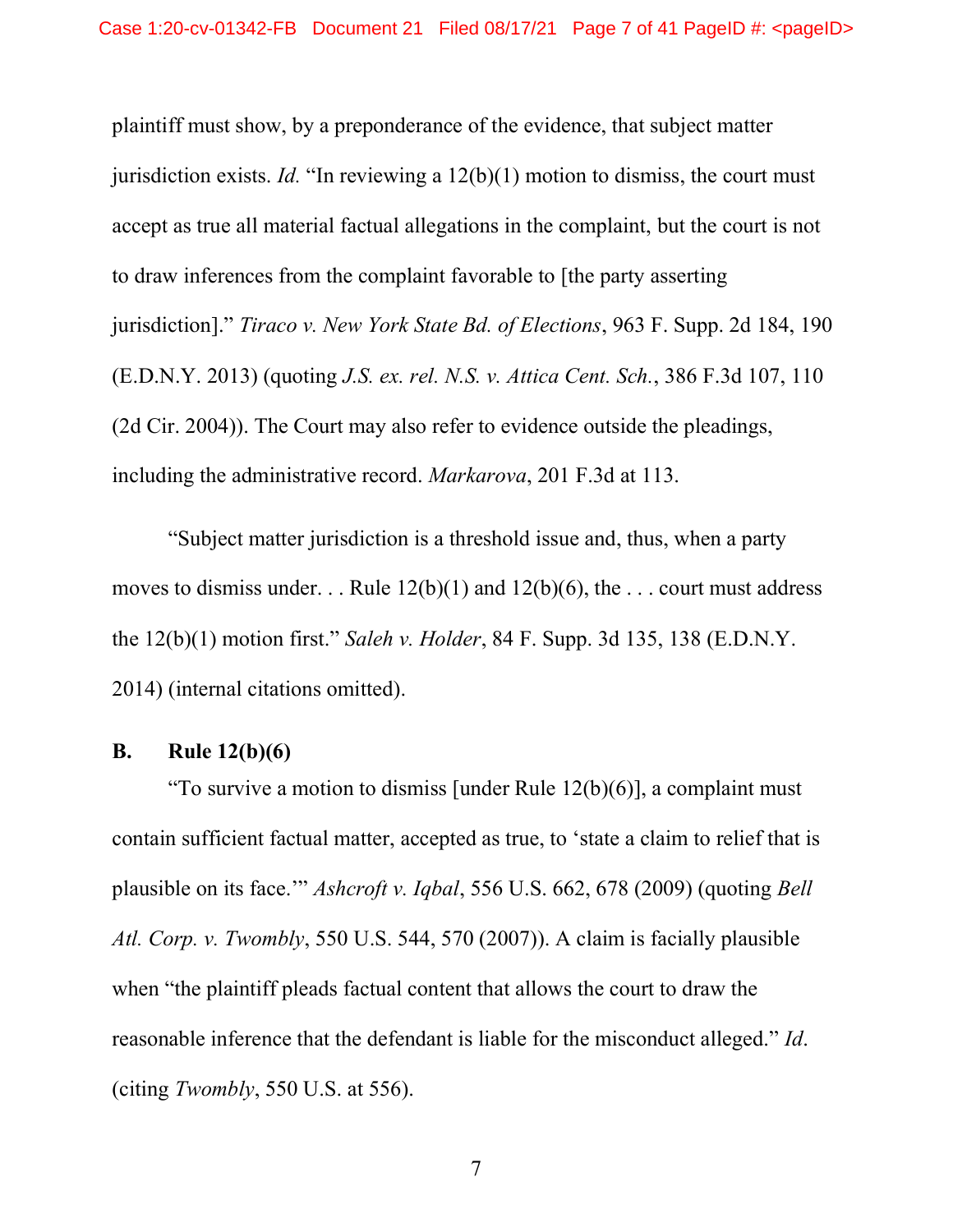#### C. Rule 56

On a motion for summary judgment, the Court must "resolv[e] all ambiguities and draw all permissible factual inferences in favor of the party against whom summary judgment is sought." Sloley v. VanBramer, 945 F.3d 30, 36 (2d) Cir. 2019) (citing Burg v. Gosselin, 591 F.3d 95, 97 (2d Cir. 2010)). Summary judgment is appropriate only if "there is no genuine dispute as to any material fact and the movant is entitled to judgment as a matter of law." Fed. R. Civ. P. 56(a).

"In an APA case, the Court relies on the administrative record for the material facts to determine if [an] agency's decision exceeds the agency's statutory authority or is arbitrary and capricious or an abuse of discretion." Am. Steamship Owners Mut. Prot. and Indem. Ass'n., Inc. v. United States, 489 F. Supp. 3d 106, 128 (E.D.N.Y. 2020) (citing Miller v. United Welfare Fund, 72 F.3d 1066, 1071 (2d Cir. 1995)).

#### III. Subject Matter Jurisdiction

 Qiu and Coniglio argue that the APA, DJA, and 28 U.S.C. § 1331 (the "Federal Question Statute") permit the Court to review USCIS's decision to revoke its prior approval of the Petition. The Government does not dispute that the APA permits review of final agency action, nor does it contest Qiu and Coniglio's claim that USCIS's revocation decision was such an action. See Gov. Br. at 31 (arguing that the "[the] APA provides the exclusive means for asserting claims for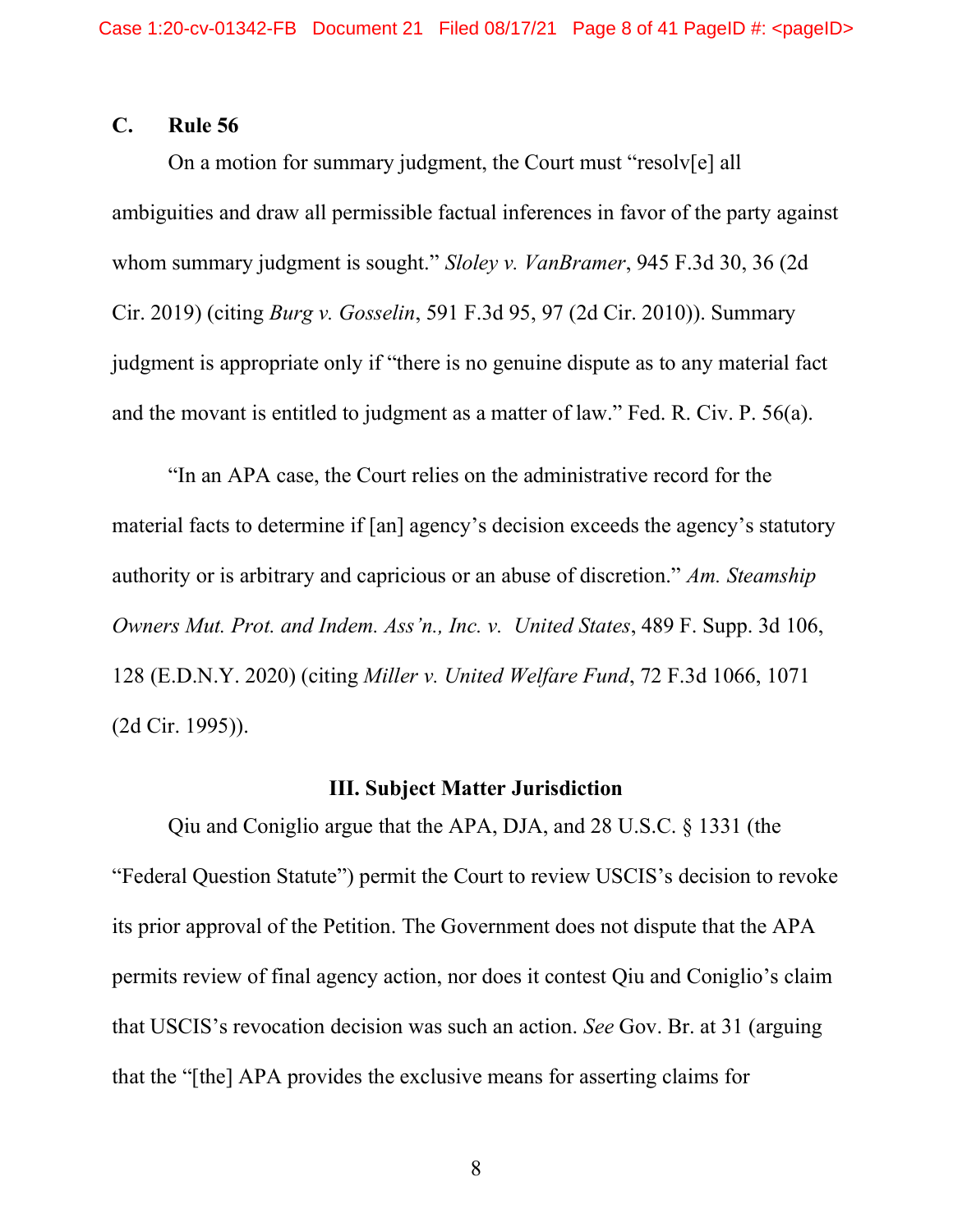declaratory and injunctive relief from grievances caused by agency action with respect to regulatory measures of the sort at issue here"). Rather, the Government argues that USCIS's revocation decision was a discretionary act that 8 U.S.C. §  $1252(a)(2)(B)(ii)$  shields from judicial review. In the alternative, the Government argues that the Doctrine of Consular Nonreviewability deprives the Court of jurisdiction.

 The Second Circuit instructs that a court "determining whether a suit can be brought under the APA" must "begin with the strong presumption that Congress intends judicial review of administrative action." Sharkey v. Quarantillo, 541 F.3d 75, 84 (2d Cir. 2008) (quoting Bowen v. Mich. Academy of Family Physicians, 476 U.S. 667, 670 (1986)). Although the Court is bound to enforce bars to jurisdiction, "the statutory limitations on judicial review of agency action should be interpreted narrowly in light of the APA's strong presumption in favor of judicial review." *Id.* 

## A. 8 U.S.C. § 1252(a)(2)(B)(ii) Does Not Preclude Limited Judicial Review of Revocation Decisions Under 8 U.S.C. § 1155

# 1. Revocation Under 8 U.S.C. § 1155 May Involve Non-Discretionary or "Purely Legal" Decisions

With these principles in mind, the Court turns to the Government's claim that the Court lacks jurisdiction. The Government's argument arises at the intersection of two statutes: 8 U.S.C. § 1155 and 8 U.S.C. § 1252(a)(2)(B)(ii). The former provides that "[the] Secretary of Homeland Security may, at any time, for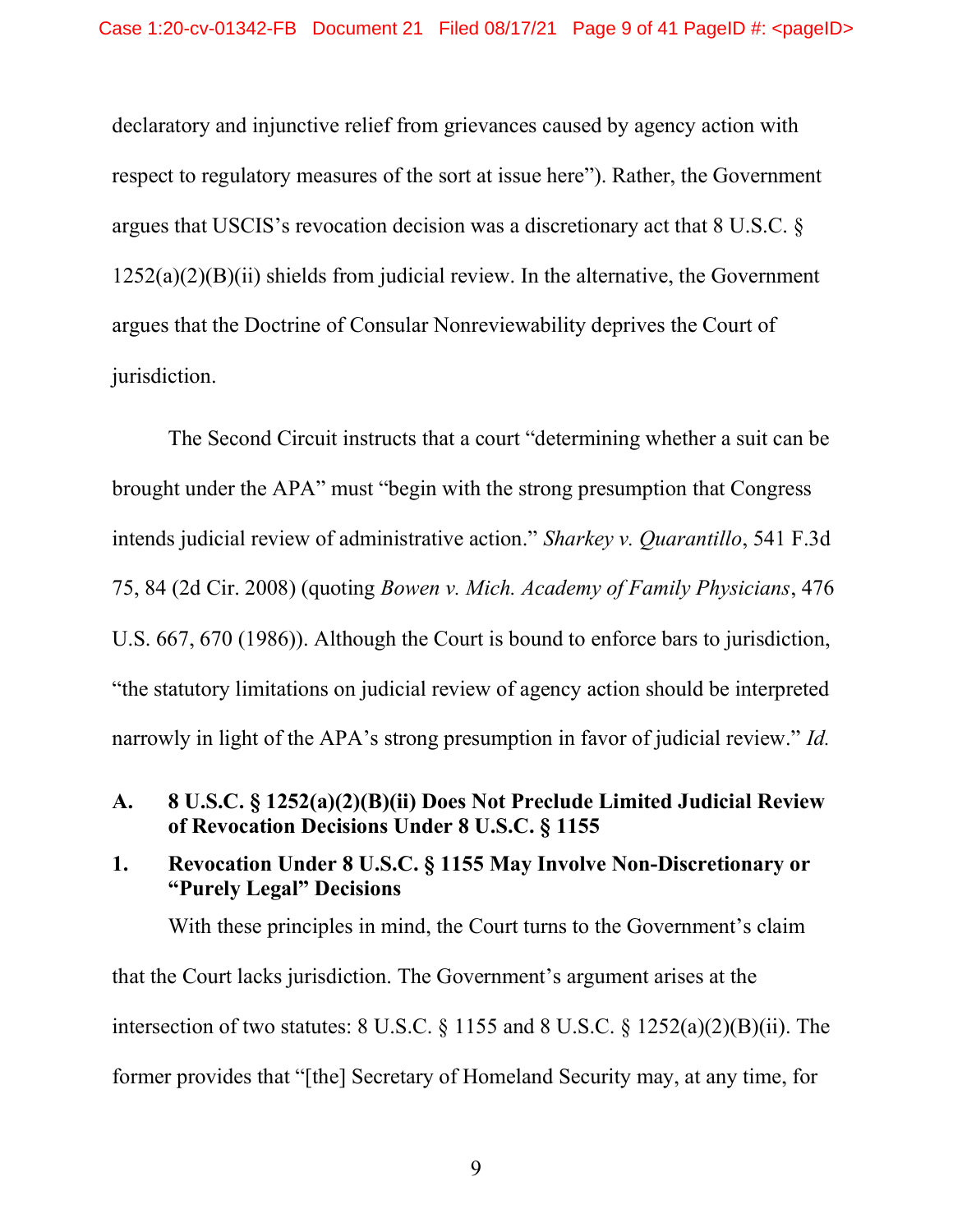what he deems to be good and sufficient cause, revoke the approval of any petition approved by him," while the latter precludes judicial review of "any. . . decision or action of the Attorney General or Secretary of Homeland Security the authority for which is specified under this subchapter to be in the discretion of the Attorney General or Secretary of Homeland Security." The Government contends that, when read together,  $\S$  1155 and  $1252(a)(2)(B)(ii)$  establish that the Court lacks jurisdiction to consider the "quintessential[ly] discretionary decision" to revoke approval of a petitioner's application for an immigration benefit. Gov. Br. at 18 (quoting Hui Fen Zhu, 501 F. Supp. 3d at 141). See also Polifet v. Cuccinelli, 955 F.3d 377, 382-83 (4th Cir. 2020) (barring judicial review of USCIS decision to revoke prior approval of a Form I-130 and holding that § 1155 confers discretion on USCIS).

By invoking the discretionary language of 8 U.S.C. § 1155, the Government prevents the Court from establishing jurisdiction by straightforward application of the Second Circuit's holding in Ruiz v. Mukasey. 552 F.3d 269, 276 (2d Cir. 2009) (holding that " $\S 1252(a)(2)(B)(ii)$ ... does not preclude judicial review of the denial"—as opposed to the revocation—"of [a petitioner's] I-130 petition"). (emphasis added). Indeed, the Court agrees with the Government that  $\delta$  $1252(a)(2)(B)(ii)$  precludes review of a wide range of decisions involved in the revocation of immigrant petitions, likely including decisions to initiate proceedings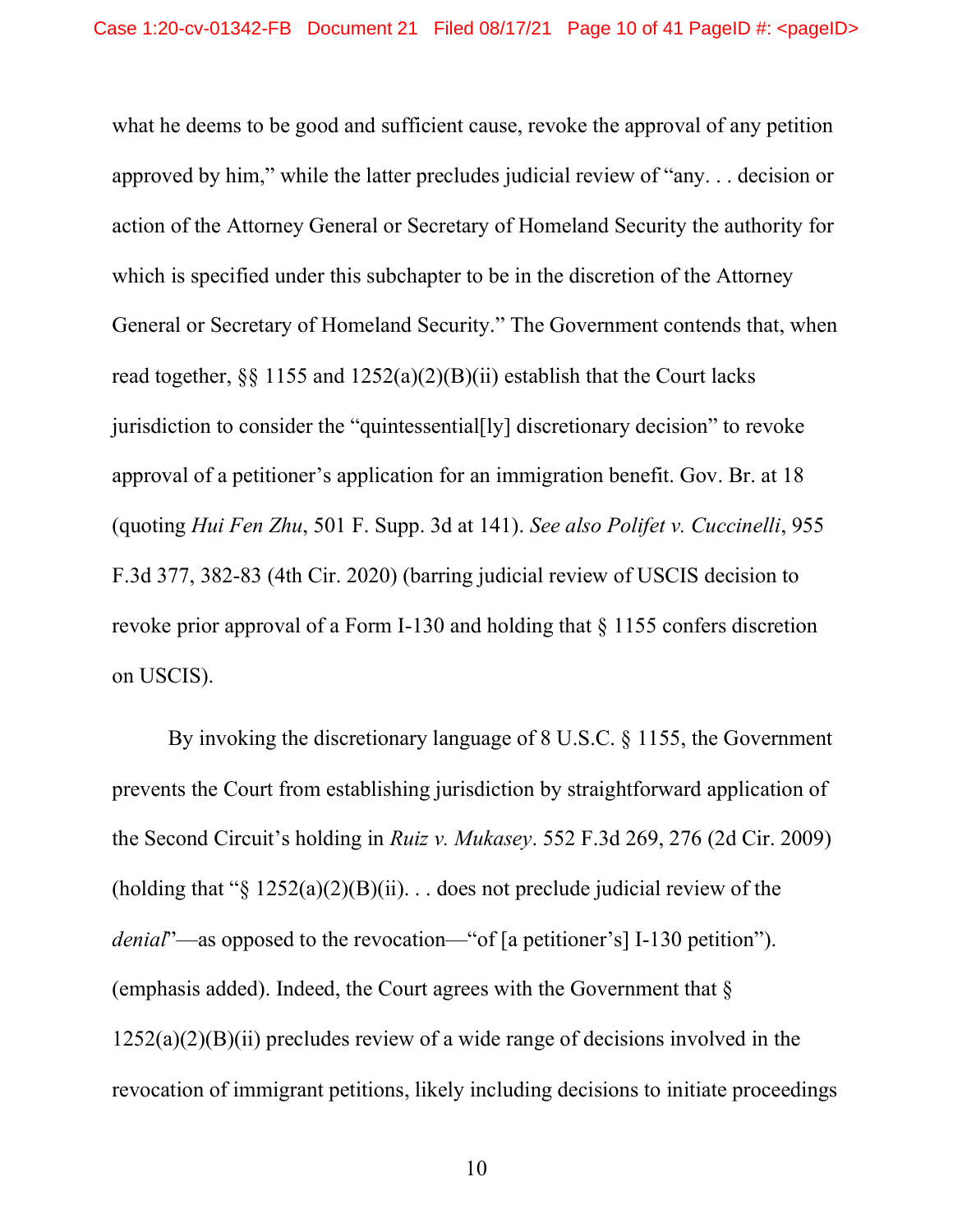and decisions regarding the weighing of evidence. See Hsieh v. Kiley, 569 F.2d 1179, 1182 (2d Cir. 1978) ("Whether the [Immigration and Nationality Service] pursues [an investigation] further and, if so, whether it will institute proceedings to rescind [a petitioner's] status are matters solely within [its] discretion"). Such "substantive discretionary decisions" are clearly within § 1155's grant of discretion to the Secretary of Homeland Security to "revoke the approval of any petition approved" and decide "what he deems to be good and sufficient cause." 8 U.S.C. § 1155. See also Mantena v. Johnson, 809 F.3d 721, 728 (2d Cir. 2015) (noting that § 1252(a)(2)(B)(ii) "strips jurisdiction over a substantive discretionary decision").

 However, the Second Circuit has long recognized that statutes which confer discretion sometimes impose nondiscretionary requirements, and that district courts retain jurisdiction to enforce compliance with those requirements. See Mantena, 809 F.3d at 728 ("Regardless of whether [a] substantive revocation decision is shielded from judicial review, no party has provided authority to suggest that the procedure surrounding the substantive decision is similarly shielded. We hold that it is not"). In fact, the Second Circuit has explicitly held that § 1155—the exact provision cited by the Government—incorporates a nondiscretionary notice requirement which can be judicially enforced despite §  $1252(a)(2)(B)(ii)$ 's jurisdiction-stripping provision. See Firstland Intern. Inc. v. U.S. I.N.S., 377 F.3d 127 (2d Cir. 2004). Considering these holdings, the Court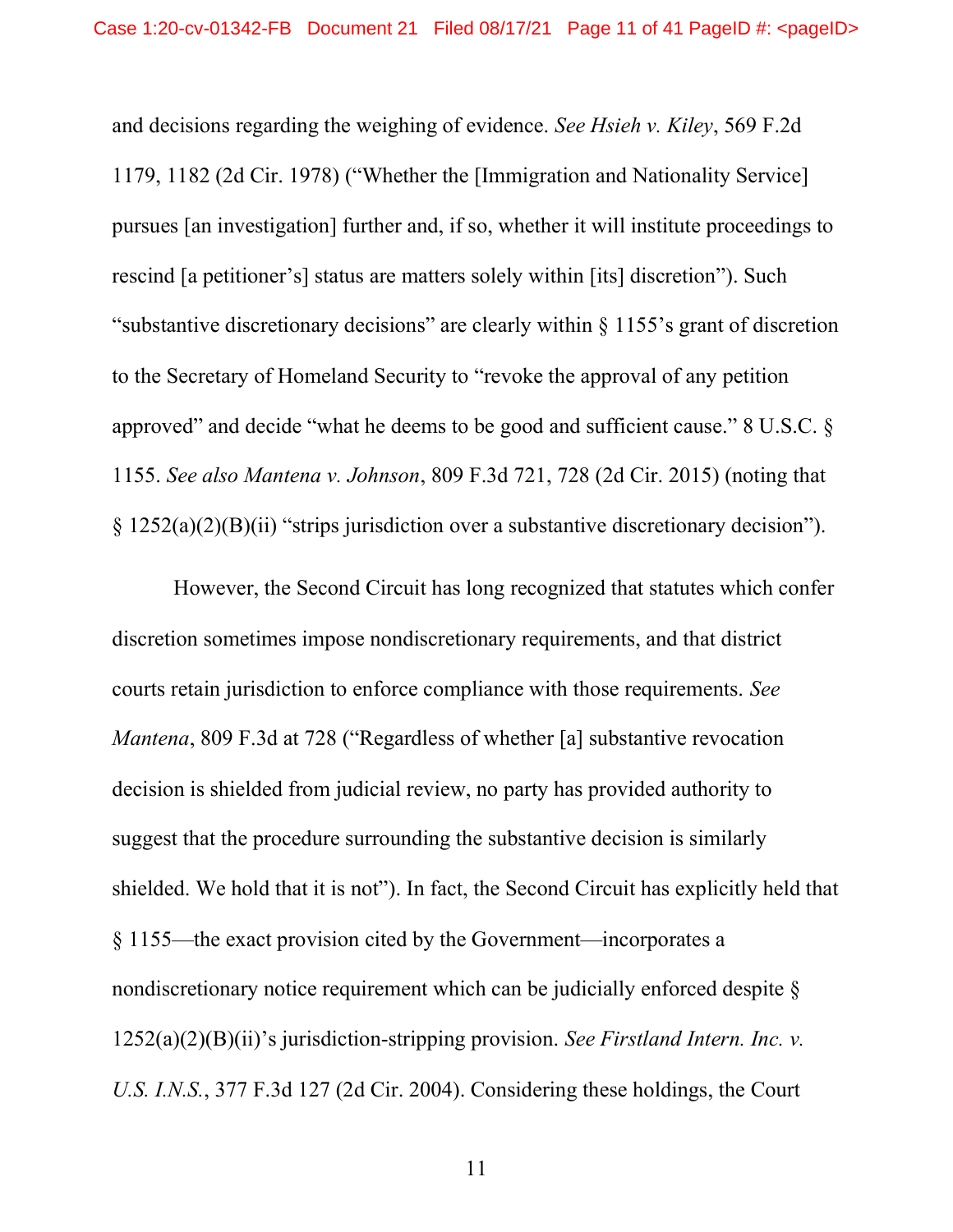cannot dismiss this case simply because § 1155 gives the Government a measure of discretion. Instead, the Court must "seek to determine what decision [USCIS] made" and decide whether that decision was discretionary or "nondiscretionary, or purely legal." Sharkey, 541 F.3d at 85; Sepulveda v. Gonzales, 407 F.3d 59, 62 (2d Cir. 2005). Importantly, this inquiry does not ask "whether a decision was correct or a proper exercise of discretion." Sharkey, 541 F.3d at 85. Rather, it is an application of the "familiar law that a federal court always has jurisdiction to determine its own jurisdiction." United States v. Ruiz, 536 U.S. 622, 628 (2002).

#### 2. Qiu and Coniglio's Challenges to Nondiscretionary and Purely Legal Aspects of the Government's Revocation Procedure are Reviewable

In light of the foregoing, the Court must determine  $(1)$  what decision(s)

USCIS made to effectuate the revocation of Qiu and Coniglio's petition; (2) whether those decisions were discretionary, "nondiscretionary or purely legal"; and (3) if the decisions are neither wholly discretionary nor wholly nondiscretionary, whether Qiu and Coniglio challenge nondiscretionary, "procedural" aspects of the decisions.

#### a. USCIS Made Nondiscretionary and Purely Legal Decisions

As to the first, Second Circuit precedent recognizes that the adjudication of a claim may incorporate multiple "decisions," only some of which are nondiscretionary and therefore reviewable. See Sepulveda, 407 F.3d at 63-64 (emphasizing that "the [immigration judge] contrasted his [nondiscretionary]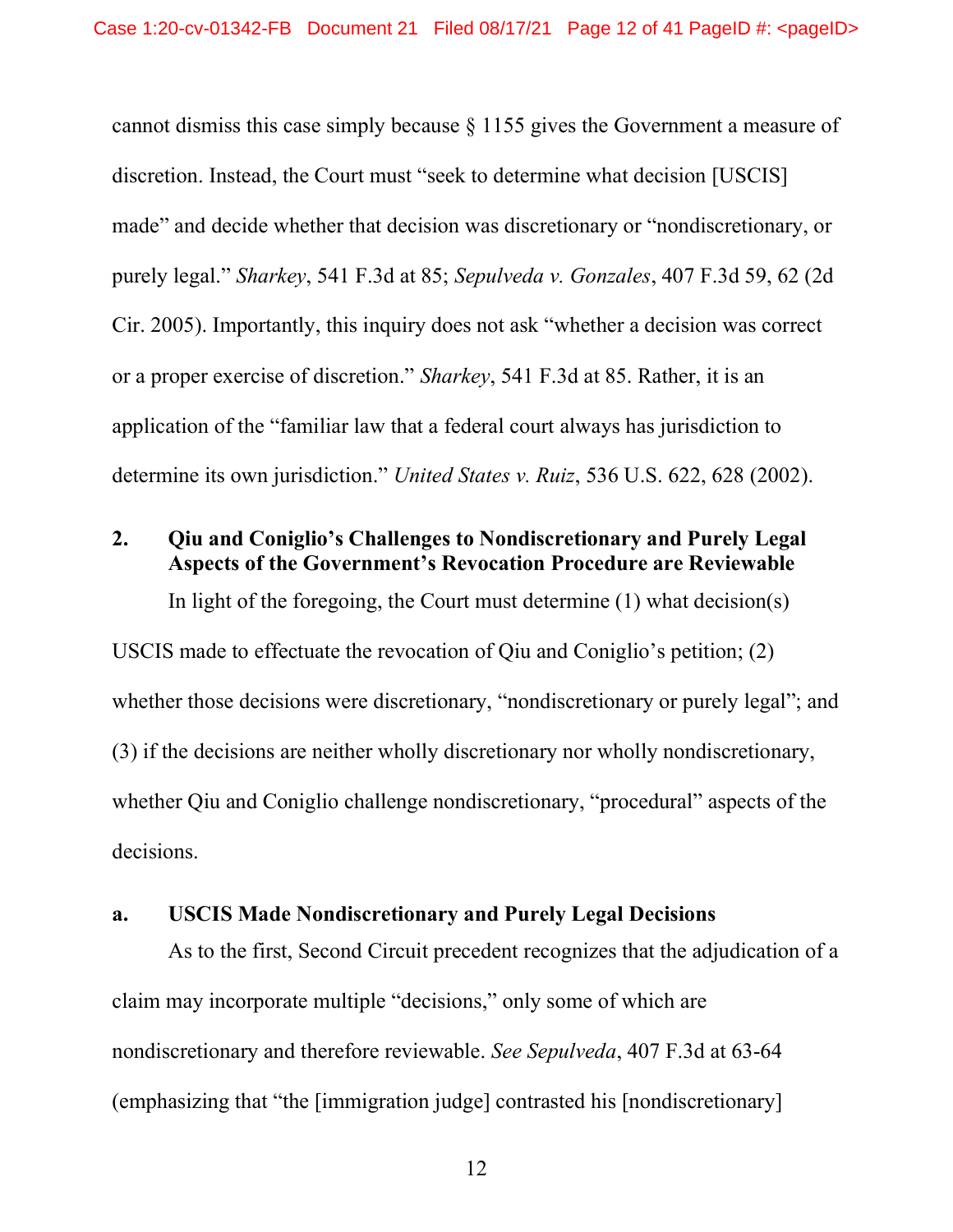finding of statutory ineligibility. . . with his discretionary finding that [the petitioner] lacked the good moral character required" and assuming jurisdiction to review the former determination); *Pizarro v. Holder*, 326 F. App'x 37, 40 (2d Cir. 2009) (acknowledging jurisdictionally significant distinction between a BIA decision to deny an application "because [the petitioner] was ineligible [for the desired status]" and a BIA decision to "deny [an] application for adjustment of status in the exercise of [the BIA's] discretion") (emphasis in original). To decide what the relevant "decisions" are, the Court looks to USCIS's written ruling. Sepulveda, 407 F.3d at 63-64. To determine whether a petitioner challenges the substance of that decision or the "procedure surrounding the substantive decision," the Court will "study the arguments asserted [in the petition]" and decide "regardless of the rhetoric in the petition, whether it merely quarrels over the correctness of factual findings or justification for the discretionary choices. . .or whether it raises a... 'question of law,' in which case the court could exercise discretion to review [that] particular issue." Mantena, 809 F.3d at 728; Xiao Ji Chen v. U.S. Dep't of Justice, 471 F.3d 315, 329 (2d Cir. 2006) (defining scope of circuit court jurisdiction to review constitutional claims despite §  $1252(a)(2)(B)(ii)$ 's jurisdictional bar).<sup>3</sup>

<sup>&</sup>lt;sup>3</sup> Although *Xiao Ji Chen* interprets  $\S$  1252(a)(2)(D)'s exception for appellate—not trial court—jurisdiction, the Court believes that case's exegesis of the phrase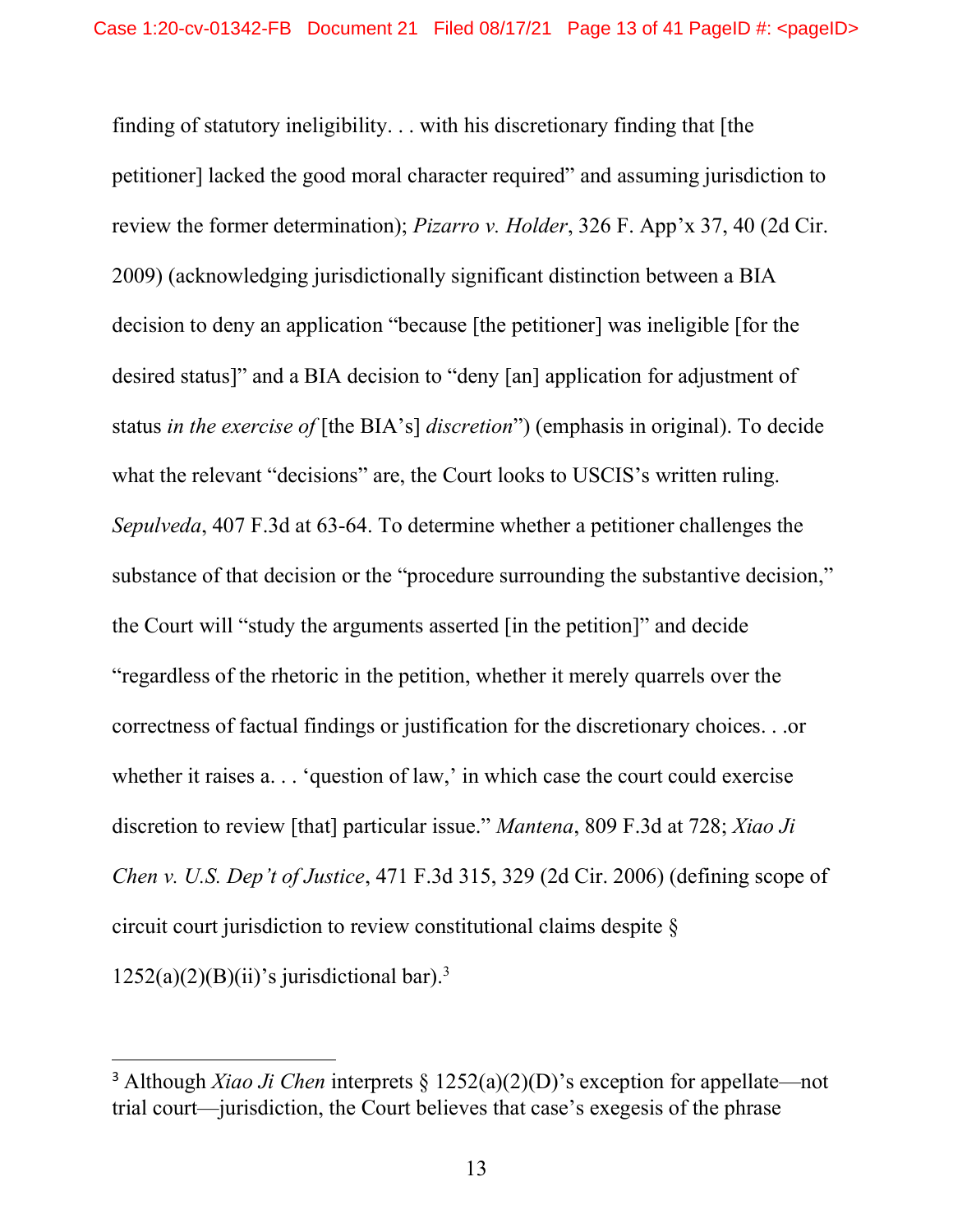The substance of the "decision" at the heart of this case appears on Page 3 of

the Administrative Record. It reads, in relevant part:

On November 5, 2019, USCIS received your response to the Notice of Intent to Revoke. You submitted no new evidence to establish that the step-relationship was created before [Qiu] reached the age of 18. The record shows that [Qiu] was born on October 7, 1996. The marriage that created the step-relationship occurred on October 7, 2014. At the time of the marriage, the beneficiary was not under the age of 18 years. The step-relationship is [therefore] not valid for immigration purposes.

A close reading of this paragraph reveals that it contains at least three separate "decisions." First, it finds that Qiu was born on October 7, 1996, and the marriage occurred on October 7, 2014. Second, it determines, based upon these facts, that Qiu had "was not under the age of 18 years" at the time of the marriage. Third, it concludes that, because Qiu had "reached the age of 18. . . [the] step-relationship is not valid for immigration purposes."

The first "decision"—the factual one—indisputably falls outside of the scope of the Court's review. Cf. Xiao Ji Chen, 471 F.3d at 329. The Court could not, for example, entertain an argument that revocation was improper based upon allegations that Qiu was born on November 6, 1997. By contrast, the second

<sup>&</sup>quot;question of law" applies in principle to the phrase "purely legal" as used in Sepulveda. Compare Xiao Ji Chen, 471 F.3d at 329 with Sepulveda, 407 F.3d at 63. In any event, common sense dictates that careful "study [of] the arguments asserted" is a valid way to ascertain whether a petitioner challenges a "purely legal" decision. *Xiao Ji Chen*, 471 F.3d at 329.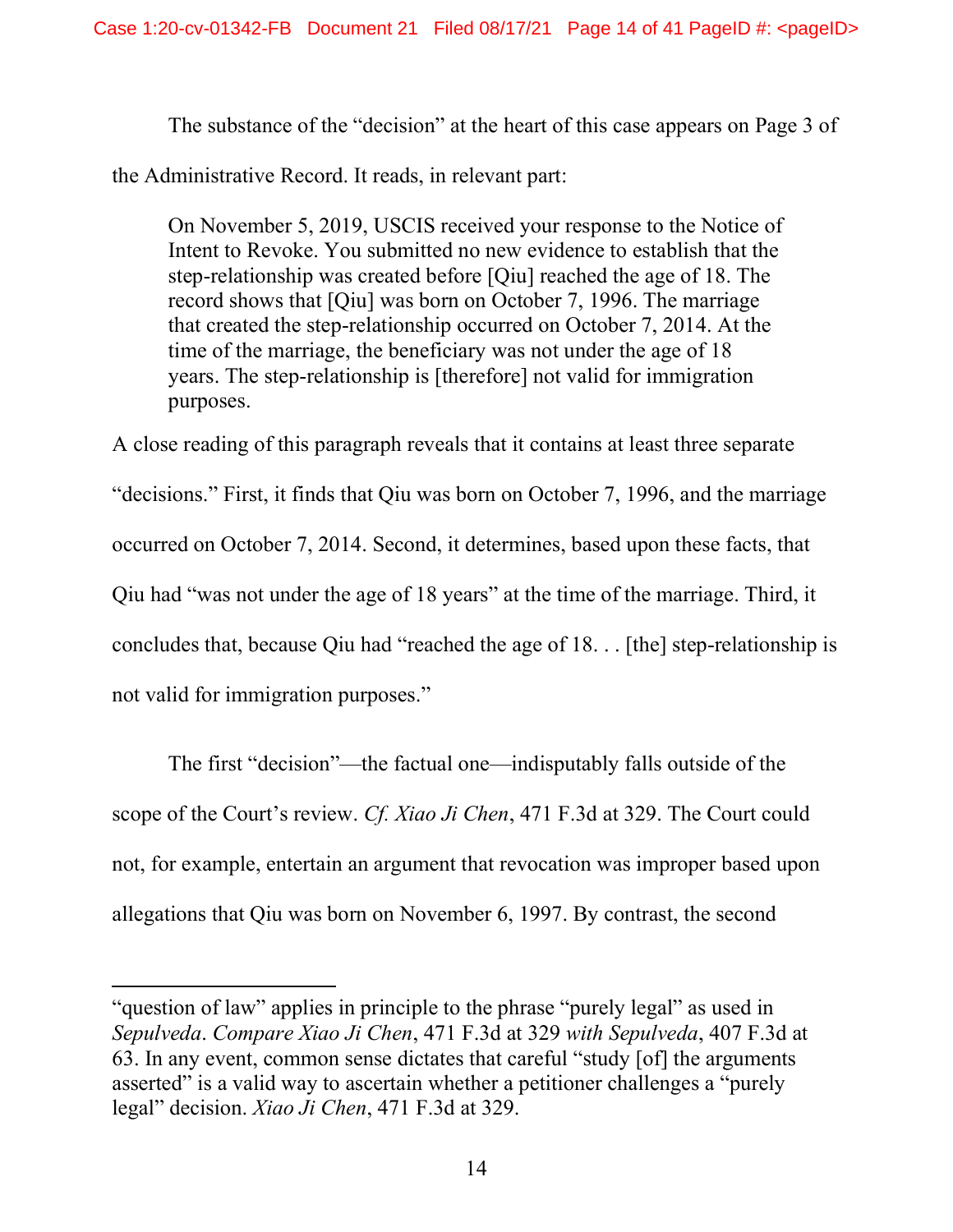"decision"—that Qiu "was not under the age of 18 years"—implicates a question of law. Second Circuit and BIA precedent suggest that a petitioner's age is a mixed question of fact and law, provided that the petitioner's age is dispositive of his entitlement to a statutory benefit. See e.g., Duarte-Ceri, 630 F.3d at 88, 91 (applying the Rule of Lenity to statutory age requirements and deciding "on assumed facts" that a petitioner was "under the age of 18" for purposes of entitlement to a statutory benefit); Matter of L-M and C-Y-C, 4 I&N Dec. 617 (B.I.A. 1952) (applying Rule of Lenity and holding that immigrant petitioners were "under 16" as a matter of law); see also Joaquin-Porras v. Gonzales, 435 F.3d 172, 178 (2d Cir. 2006) (noting that "interpretation of [a] one-year deadline . . . is a question of law"). Put another way, precedent suggests that determining someone's age for purposes of statutory entitlements is a two-step process. First, the Court or agency assesses the question of "biological fact." Duarte-Ceri, 630 F.3d at 88. Second, the decisionmaker applies the statute which contains the age requirement or bar, a process that requires him to interpret the statute and apply any relevant interpretive canons, like the Rule of Lenity. See id. (applying the Rule of Lenity to choose between "two plausible readings" of a statutory bar based upon age).<sup>4</sup> The

 $4$  It is jurisdictionally irrelevant that *Duarte-Ceri* and *Matter of L-M and C-Y-C* involved claims of entitlement to citizenship rather than to classification as an immediate relative. These cases are cited above not for their substantive holdings, but rather as models of an analytical process.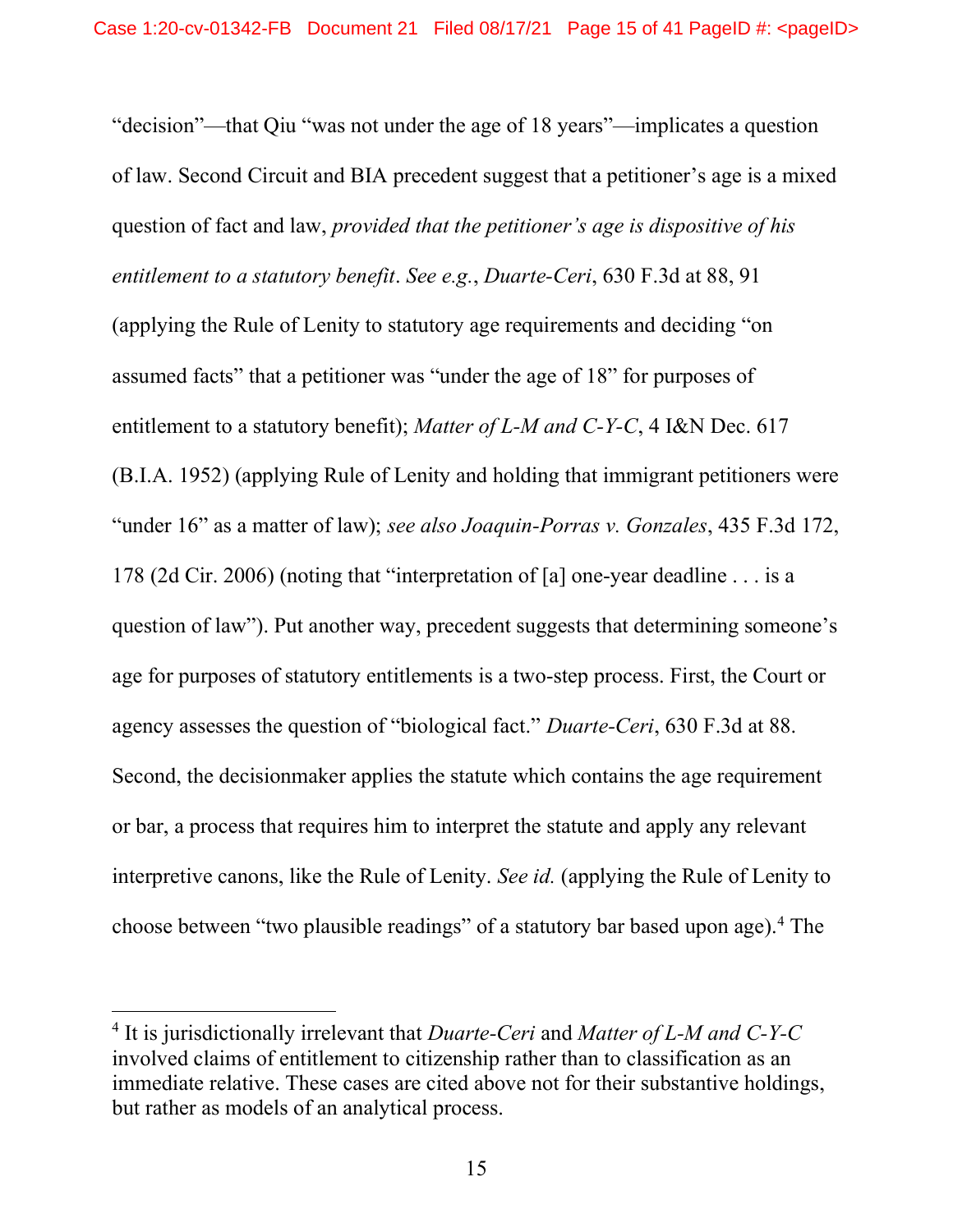second step is a "purely legal" act of statutory interpretation that is subject to judicial review. See Cuthill v. Blinken, 990 F.3d 272, 279 (2d Cir. 2021) (explaining, in immigration case, that "[the] term 'age' standing in isolation normally means biological age. But the word 'age' in the [Child Status Protection Act] does not exist in a vacuum. Rather, it is part of an interlocking set of statutory provisions"); Nielsen v. AECOM Tech. Corp., 762 F.3d 214, 218 (2d Cir. 2014) (a "district court's interpretation of a statute [is] a pure question of law"); see also Richards v. Napolitano, 642 F. Supp. 2d 118, 123 (E.D.N.Y. 2009) (holding that the meaning of the terms "immediate relative and spouse as they appear in the [INA]" is a "purely legal question").

Finally, USCIS's "decision" that Qiu and Coniglio's "step-relationship is not valid for immigration purposes" is also reviewable. USCIS's analysis makes clear its view that the "validity" of Qiu and Coniglio's relationship for immigration purposes hinges on the question of whether Qiu had "reached the age of 18" at the time of his mother's marriage. See A.R. 3. Because the underlying facts are undisputed (and, in any event, unreviewable), the question of Qiu's age is functionally "purely legal." As such, both it and the validity determination that flows from it can be decided based upon "meaningful standards" embodied in statutory rules and circuit precedents (like Duarte-Ceri) without the need for USCIS to exercise discretion. Cuthill, 990 F.3d at 279 (age determination requires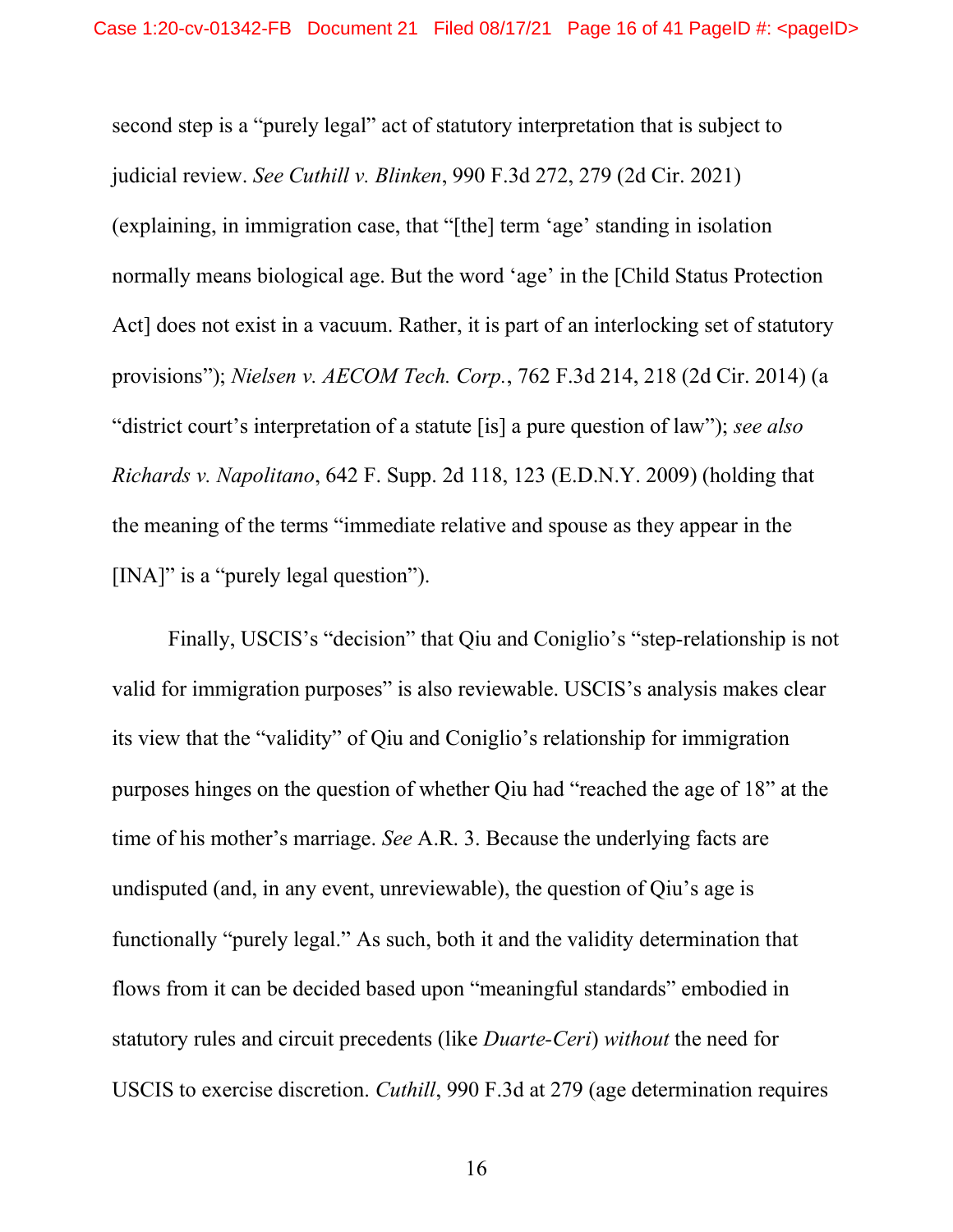interpretation of "interlocking statutory provisions"); cf. Vela-Estrada v. Lynch, 817 F.3d 69, 71 (2d Cir. 2016) ("An administrative action is committed to agency discretion where the governing law is drawn so that a court would have no meaningful standard against which to judge the agency's exercise of discretion").

Put another way, because the validity of Qiu's step relationship hinges on the determinate, nondiscretionary, and legal question of his age, USCIS's evaluation of that relationship is a "nondiscretionary decision regarding an alien's eligibility" for an immigration benefit analogous to the nondiscretionary, legal determination that an alien "made a fraudulent or willful misrepresentation" or "lacked good moral character." Sepulveda, 407 F.3d at 63-64 (court had jurisdiction to review holding that an alien "could not establish good moral character as a matter of law"); Chen v. Coven, 672 F. App'x 136, 137 (2d Cir. 2017) (court had jurisdiction to review THE legal conclusion that an alien "made a fraudulent or willful misrepresentation"). Like those determinations, the determination of Qiu's age requires USCIS to apply law to facts and arrive at a legally correct result, not to exercise its discretion or weigh statutory or judicially created factors.

## b. Qiu and Coniglio's Claims Challenge Nondiscretionary Aspects of USCIS's Procedures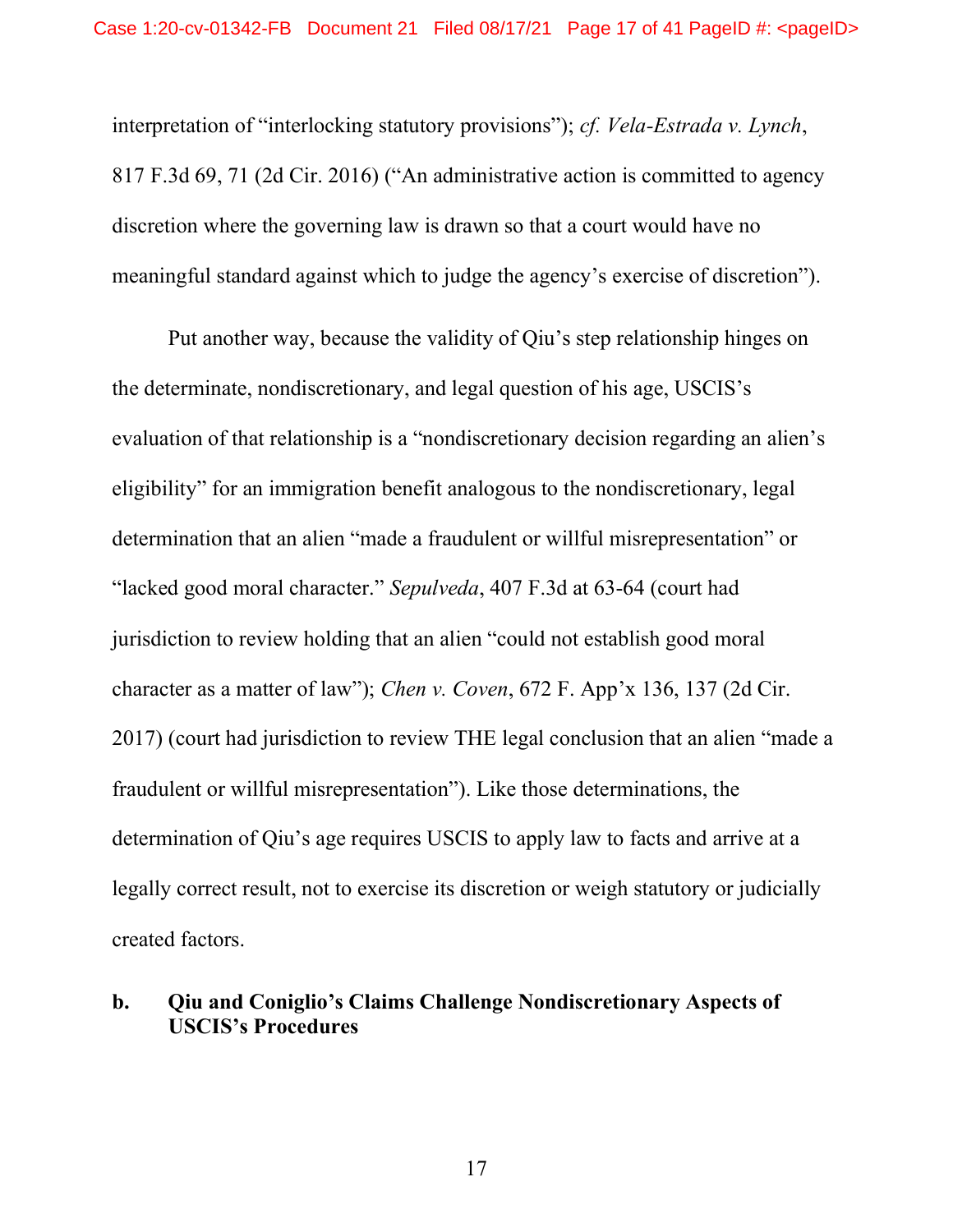The nature of Qiu and Coniglio's claims strengthens the Court's conviction that USCIS's actions are subject to judicial review. Xiao Ji Chen, 471 F.3d at 329. As previously explained, Qiu and Coniglio challenge (1) USCIS's construction of a statute,  $8 \text{ U.S.C. } 8 \text{ 1101(b)(1)(B)}$ ; (2) its alleged failure to follow circuit and BIA precedent; and (3) its alleged noncompliance with a BIA remand order.

 The first of these arguments is a statutory construction argument. As such, it raises a "purely legal" question over which the Court has jurisdiction. AECOM Tech. Corp., 762 F.3d at 218; Richards, 642 F. Supp. 2d at 123.

 The second alleges that USCIS failed to follow binding agency and circuit precedent. It is well settled that an agency may be reversed for failing to follow its own precedent unless it provides a rational explanation. See, e.g., Aris v. Mukasey, 517 F.3d 595, 600 (2d Cir. 2008); Johnson v. Ashcroft, 378 F.3d 164, 171-72 (2d Cir. 2004). Likewise, agencies are bound to follow circuit precedent, and their failure to do so may result in invalidation of agency action and the issuance of injunctions. See, e.g., Reich v. Contractors Welding of Western N.Y., Inc., 996 F.2d 1409, 1413 (2d Cir. 1993) (emphasizing that "[the] fact that the [Department of Labor's Occupational Safety and Health Review] Commission has nationwide jurisdiction does not free it from the confines of Second Circuit precedent" and emphasizing that an agency can be reversed for "fail[ing] to give adequate weight to. . . precedent"); Stieberger v. Bowen, 801 F.2d 29, 35-3 (2d Cir. 1986)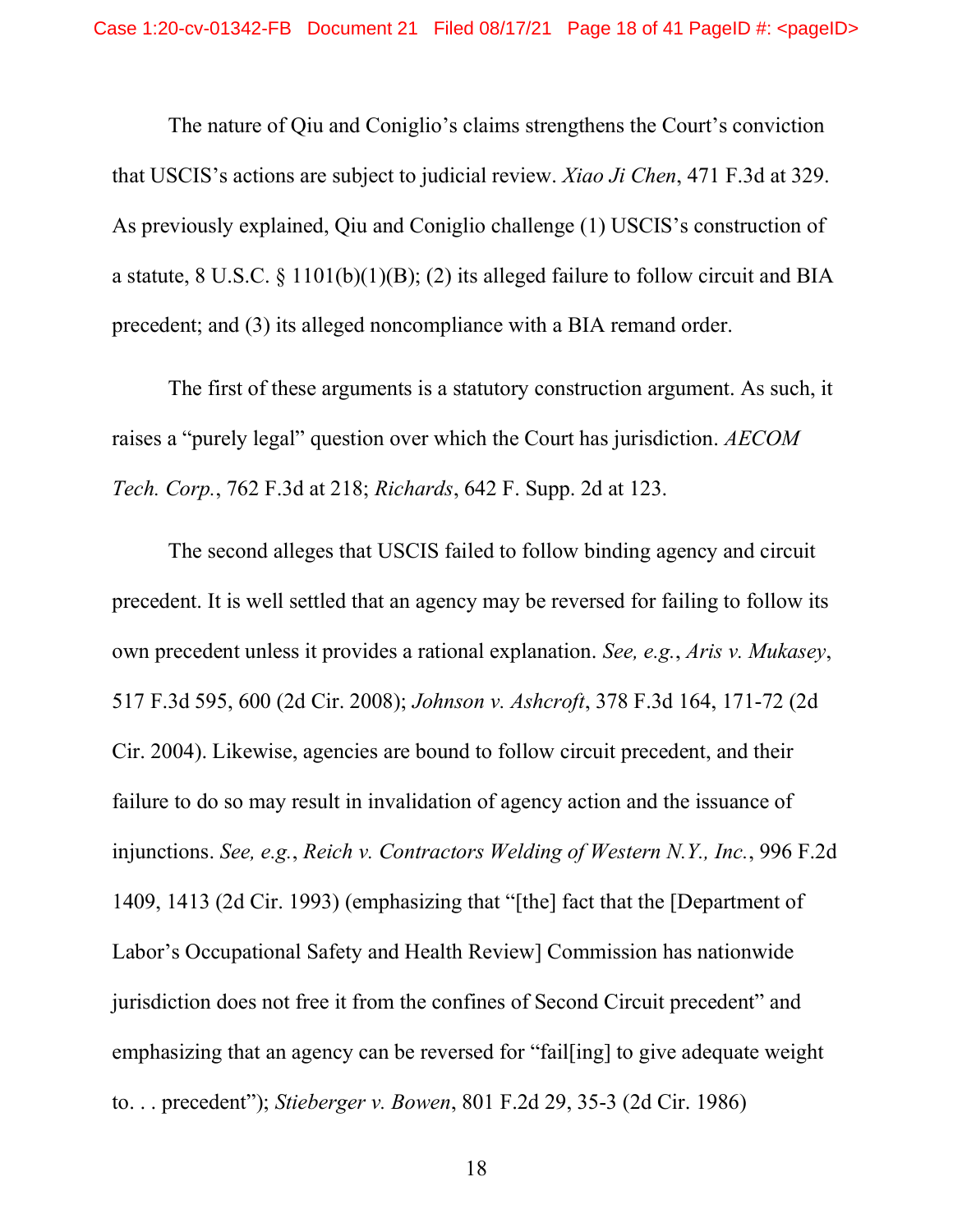("Whether and to what extent adherence to the standards of relevant circuit law may be enforced by placing administrative adjudicators under an injunction is a serious issue. . . . We are not prepared to say [such] an injunction is beyond the equitable power of a district court"). The "decision" to follow relevant circuit precedent is not discretionary.

 Finally, the claim that USCIS fails to comply with the BIA remand order amounts to a claim that the agency did not follow its own regulations. See 8 C.F.R.  $1003.1(g)$  (2021) ("Except as [BIA] decisions may be modified or overruled... decisions of the [BIA]. . . are binding on all officers and employees of DHS"). "Under deeply rooted principles of administrative law, not to mention common sense, government agencies are generally required to follow their own regulations." Fed. Defs. Of N.Y., Inc. v. Fed. Bureau of Prisons, 954 F.3d 118, 130 (2d Cir 2020) (internal citations omitted). "When agencies fail to do so, the APA (as developed by case law) gives aggrieved parties a cause of action to enforce compliance." Id. (internal citations omitted).

For all these reasons, the Court holds that  $8 \text{ U.S.C.} \$  $\frac{8 \text{ 1252(a)(2)(B)(ii)}^{\text{}}}{25 \text{ A}}$ jurisdictional bar does not preclude judicial review of Qiu and Coniglio's claims.

## B. The Doctrine of Consular Nonreviewability Limits the Relief Available But Does Not Deprive the Court of Jurisdiction

1. Consular Nonreviewability Generally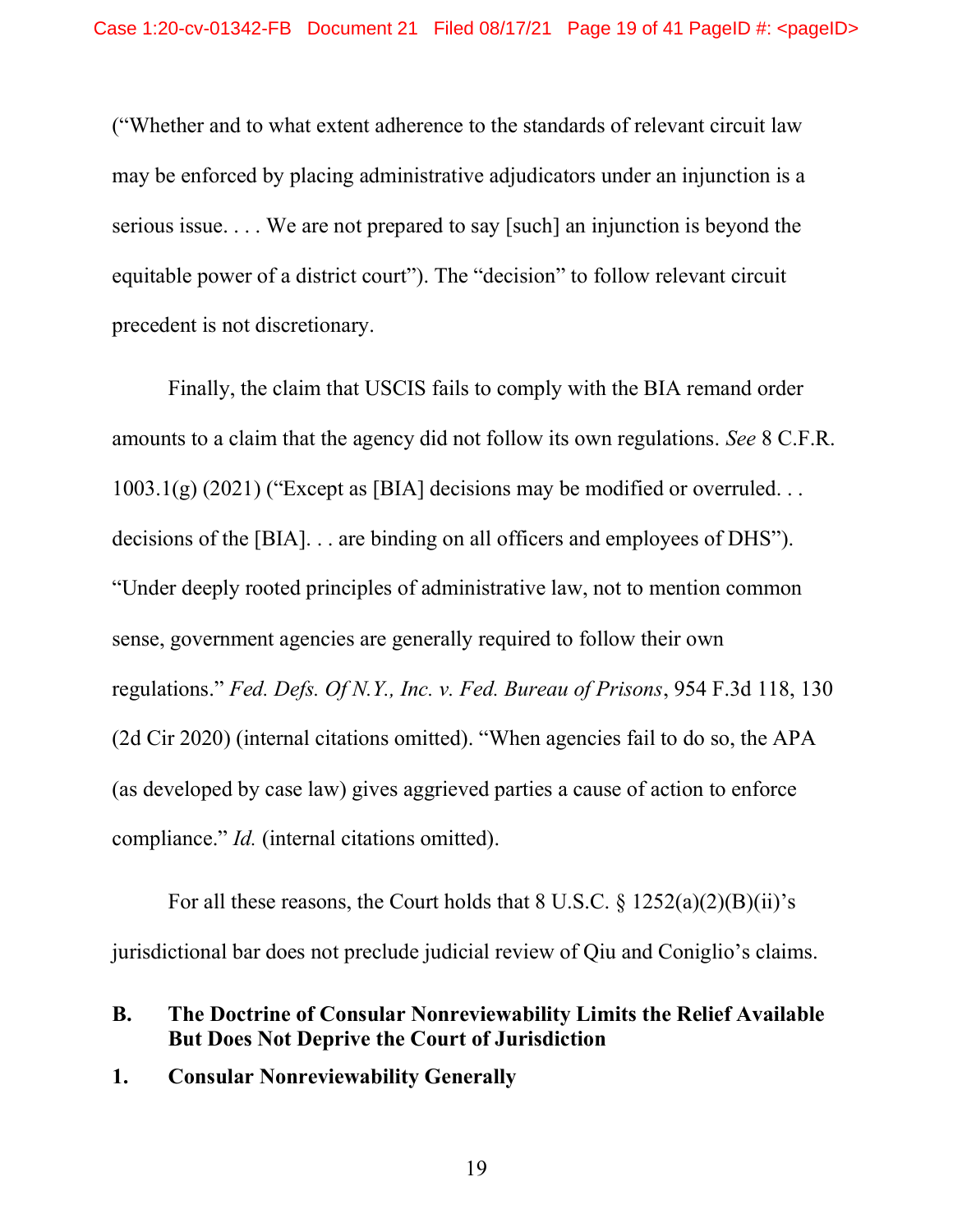The Government next argues that the Doctrine of Consular Nonreviewability prevents review of Qiu and Coniglio's claims. The Doctrine of Consular Nonreviewability (occasionally, "the Doctrine") is "the principle that a consular officer's decision to deny a visa is immune from judicial review." Am. Acad. of Religion v. Napolitano, 573 F.3d 115, 123 (2d Cir. 2009); see also Hsieh, 569 F.2d at 1181 ("It is settled that the judiciary will not interfere in the visa-issuing process"). The Second Circuit has refused to apply the Doctrine when a petitioner raises claims under the First Amendment, implying that there is an exception for at least some constitutional claims. Am. Acad. of Religion, 573 F.3d at 123-25. But otherwise, the Doctrine's reach is broad and precludes review of factual and legal errors. See London v. Phelps, 22 F.2d 288, 290 (2d Cir. 1927) ("Whether the consul has acted reasonably or unreasonably is not for us to determine. Unjustifiable refusal to vise a passport. . . is beyond the jurisdiction of the court"); see also Salem v. Mukasey, 683 F. Supp. 2d 289, 290 (W.D.N.Y. 2010) (nonreviewability of visa determination precludes issuance of writ of mandamus to compel reconsideration of consular decision); Yu Chu Hom v. Goldbeck, No. 08- CV-3159 (SLT), 2010 WL 2265054, at \*2 (E.D.N.Y. May 28, 2010) (claim that consular official's visa denial was "clearly erroneous" is unreviewable); but see Fiallo v. Levi, 406 F. Supp. 162, 165 (E.D.N.Y. 1975) ("We will not extend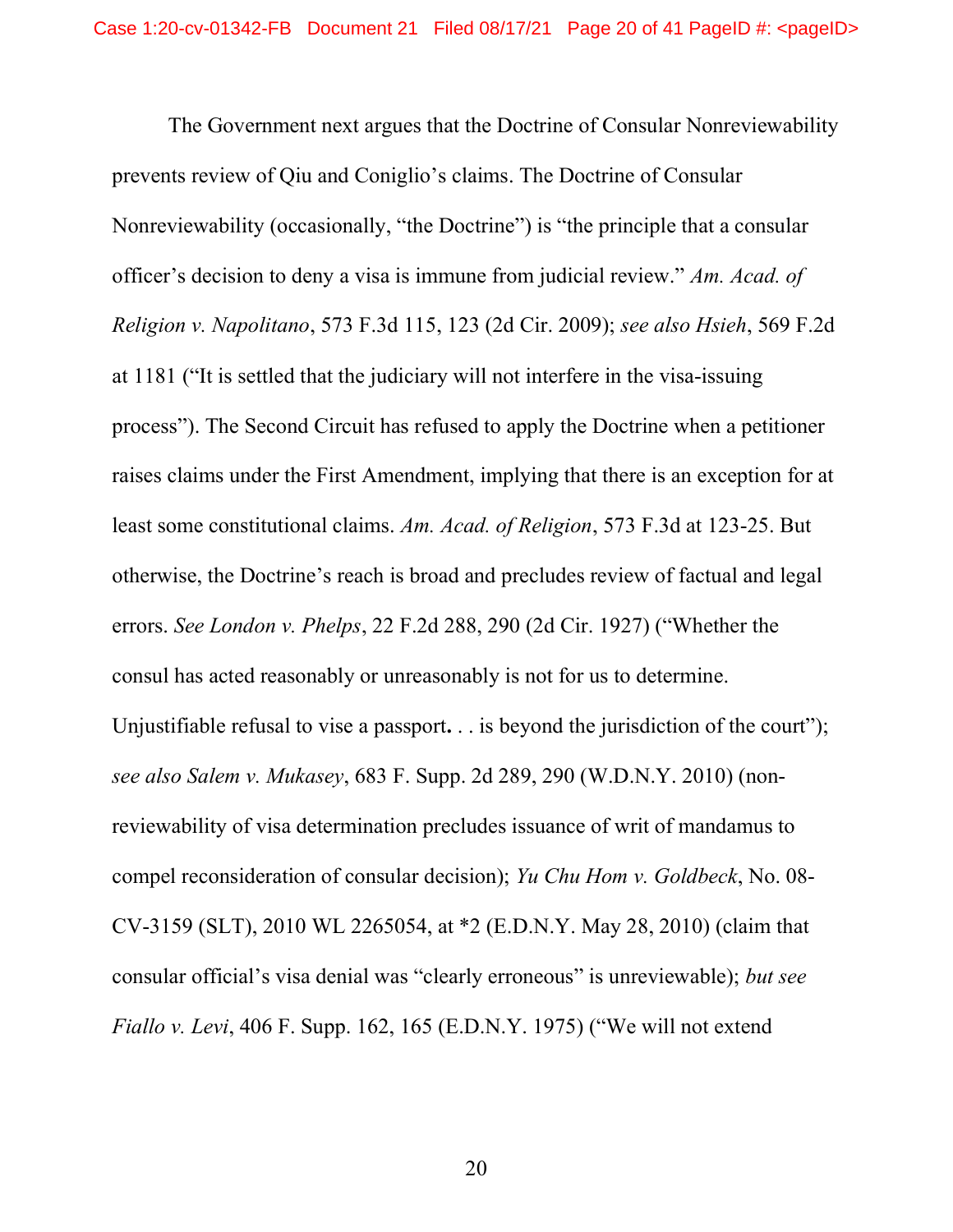consular nonreviewablility, insofar as the rule has been recognized, beyond the actual grant or denial of a visa").

Finally, several district courts have held that the Doctrine also precludes consideration of petitions which try "to circumvent the precedent of consular nonreviewability by arguing that they do not seek review of consular decisions, but rather the bases for the decisions." Dong v. Ridge, No. 02-Civ. 7178(HB), 2005 WL 1994090, at \*3 (S.D.N.Y. Aug. 18, 2005); see also Grullon v. Kissinger, 417 F. Supp. 337 (E.D.N.Y. 1976); Al Makaaseb Gen. Trading Co. v. Christopher, No. 94 Civ. 1179, 1995 WL 110117, at \*1 (S.D.N.Y. Mar. 13, 1995). These decisions are nonbinding, non-precedential, and not particularly recent, so the Court need consider them only if their analyses are persuasive. Nonetheless, the Court acknowledges that some of its sister courts consider whether a petitioner's arguments attempt to "circumvent the precedent of consular nonreviewability."

# 2. Qiu and Coniglio Do Not Challenge Consular Decisions Directly or As Reframed

A review of Qiu and Coniglio's complaint shows that it does not directly challenge a consular officer's decision. The Secretary of State is not a party to this action, and only USCIS's interpretation of statutes and compliance with procedure is under scrutiny. Nonetheless, the Government contends that the Doctrine applies because "USCIS. . .revoked Plaintiffs' application on the same grounds as the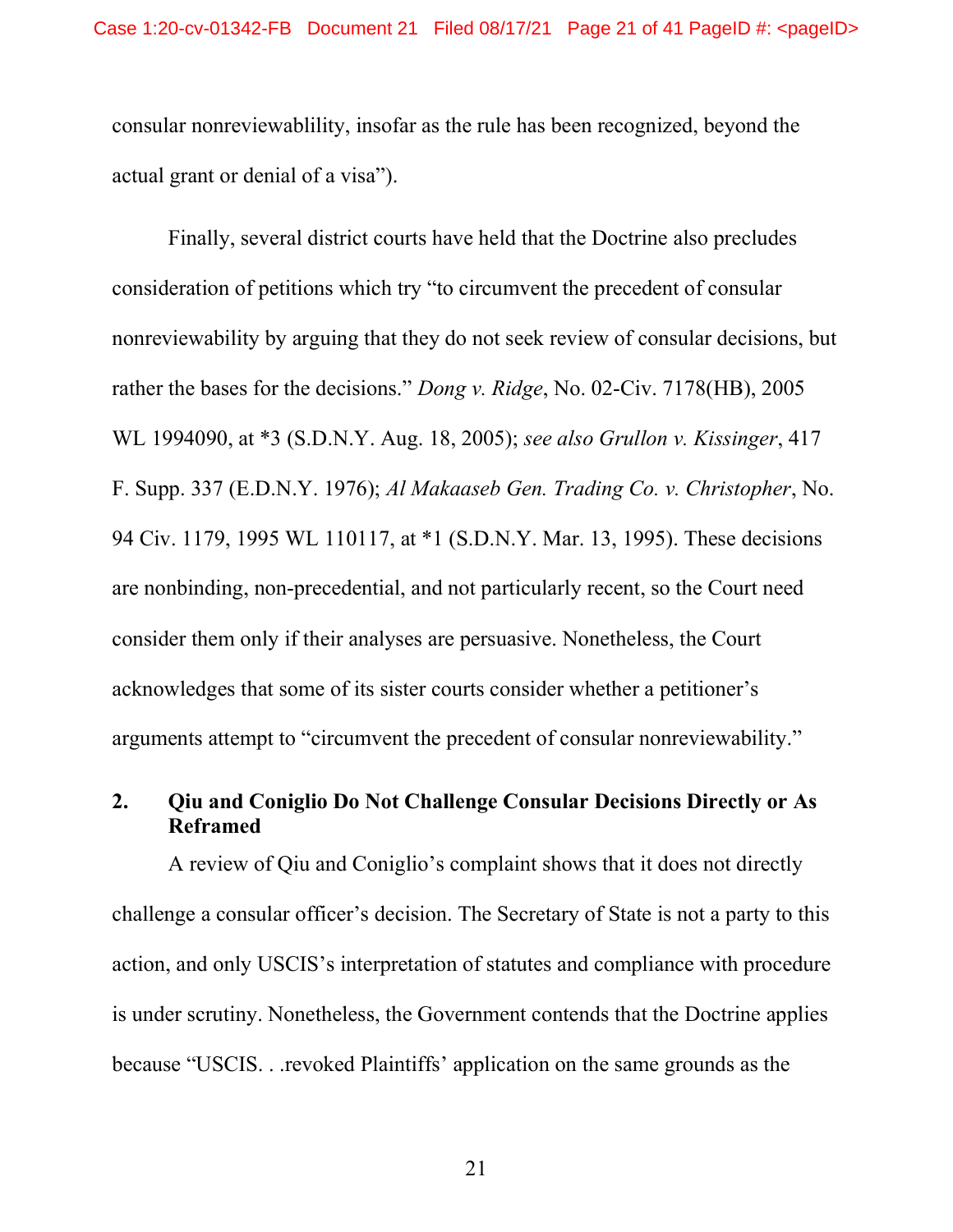consular decision." Gov. Br. at 20. Thus, it asserts that Qiu and Coniglio's claims are a "reframed" challenge to a consular decision like the ones rejected in Dong, Grullon and Al Makaaseb.

 This argument is unpersuasive for two reasons. First, an agency decision to rule based upon another agency's interpretation is still a "decision" subject to judicial review. See, e.g., Cuthill, 990 F.3d at 285-86 (declining to give deference to a BIA decision "in which the BIA adopted the same interpretation as the Department of State"). See also A.R. 22 (acknowledging, in BIA remand order, that USCIS's revocation of Qiu and Coniglio's I-130 is a "decision"). USCIS is free to align its interpretation of the immigration law with its colleagues in Foggy Bottom; however, its choice to do so in no way exempts it from judicial review. If anything, the Second Circuit has implied that an agency's decision to adopt another agency's interpretation uncritically should be subject to more scrutiny, not less. Cuthill, 990 F.3d at 285-86 (expressing doubt that, but declining to decide whether, Chevron deference applies when the BIA adopts the State Department's reading of a regulation).

 Second, the Supreme Court recognizes that the Department of State (DoS) and the Department Homeland Security (DHS), which houses USCIS, play discrete and legally distinct roles in the process of approving immediate relative petitions and issuing visas to beneficiaries like Qiu. See Scialabba v. Cuellar de Osorio, 573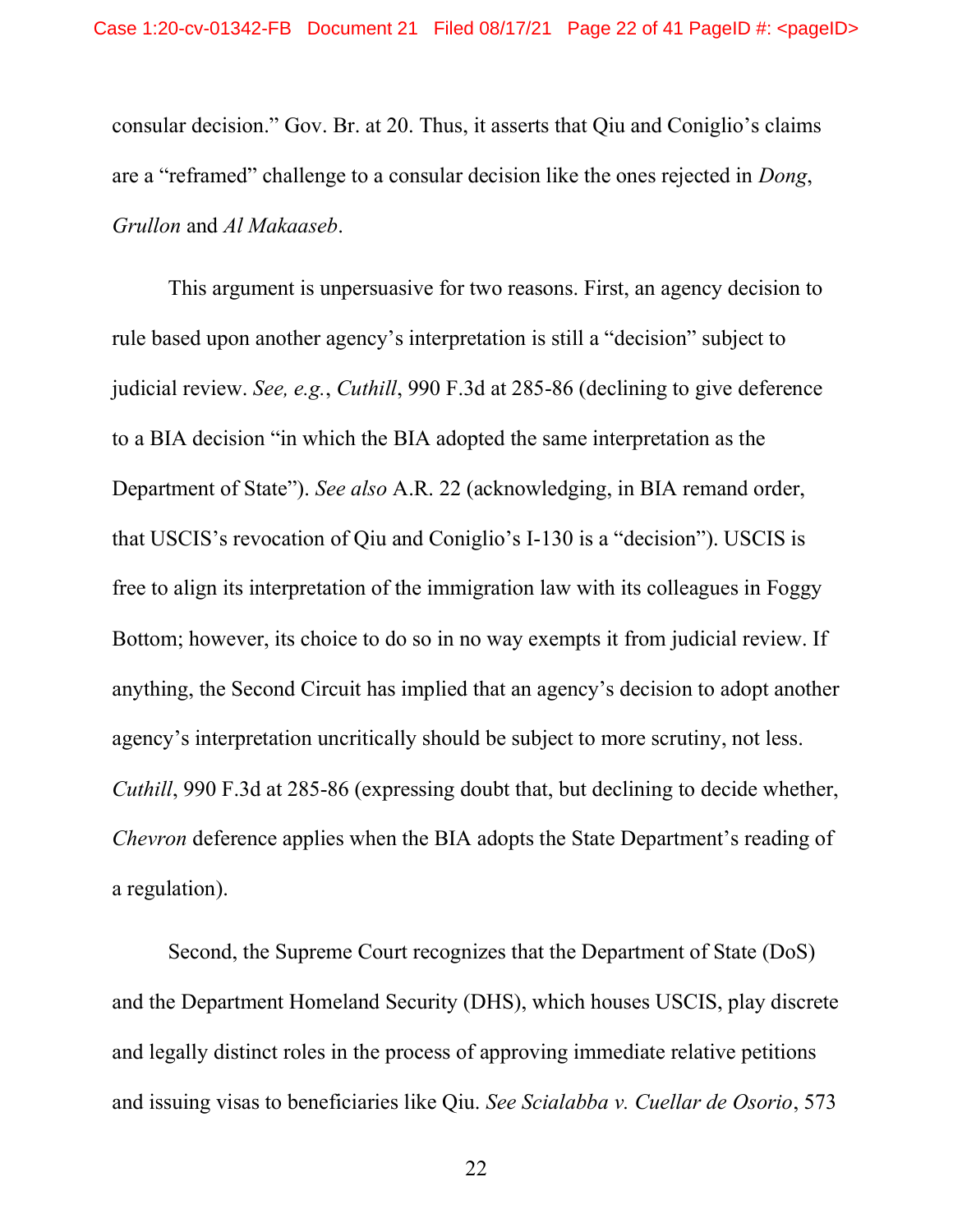U.S. 41, 46-50 (2014) (describing the visa issuance process). Using its authority under 8 U.S.C. § 1154, DHS performs the initial work in the process, first determining whether a "necessary familial relationship" exists, and then "approving [the petition] if it is found to meet all requirements." *Id.* at 47; 8 U.S.C. § 1154(a) (setting out petition procedure for immediate relatives). USCIS's approval documents its finding that "a necessary familial relationship exists," and thus that the petitioner is eligible to apply for a visa. See U.S Citizenship and Immigration Services, "I-130, Petition for Alien Relative,"

https://www.uscis.gov/i-130 (last accessed Aug. 7, 2021). This is a very modest benefit. For a beneficiary like Qui, USCIS's "approval results not in getting a visa then and there," but simply in a determination that the beneficiary may proceed with the visa application process. *Id.*; see also U.S. Dep't of State, "Immigrant" Visa Process," https://travel.state.gov/content/travel/en/us-visas/immigrate/theimmigrant-visa-process/step-10-prepare-for-the-interview/step-12-after-theinterview.html (last accessed Aug 7, 2021) (showing USCIS approval as the first step of a ten-step process).

If USCIS approves the petition, it is sent to the relevant consulate for processing with DoS. The beneficiary then files a second application with the consulate, submits additional documentation, pays a fee, and attends a consular interview. Id. Once all this is done, DoS uses its authority under 8 U.S.C. § 1201 to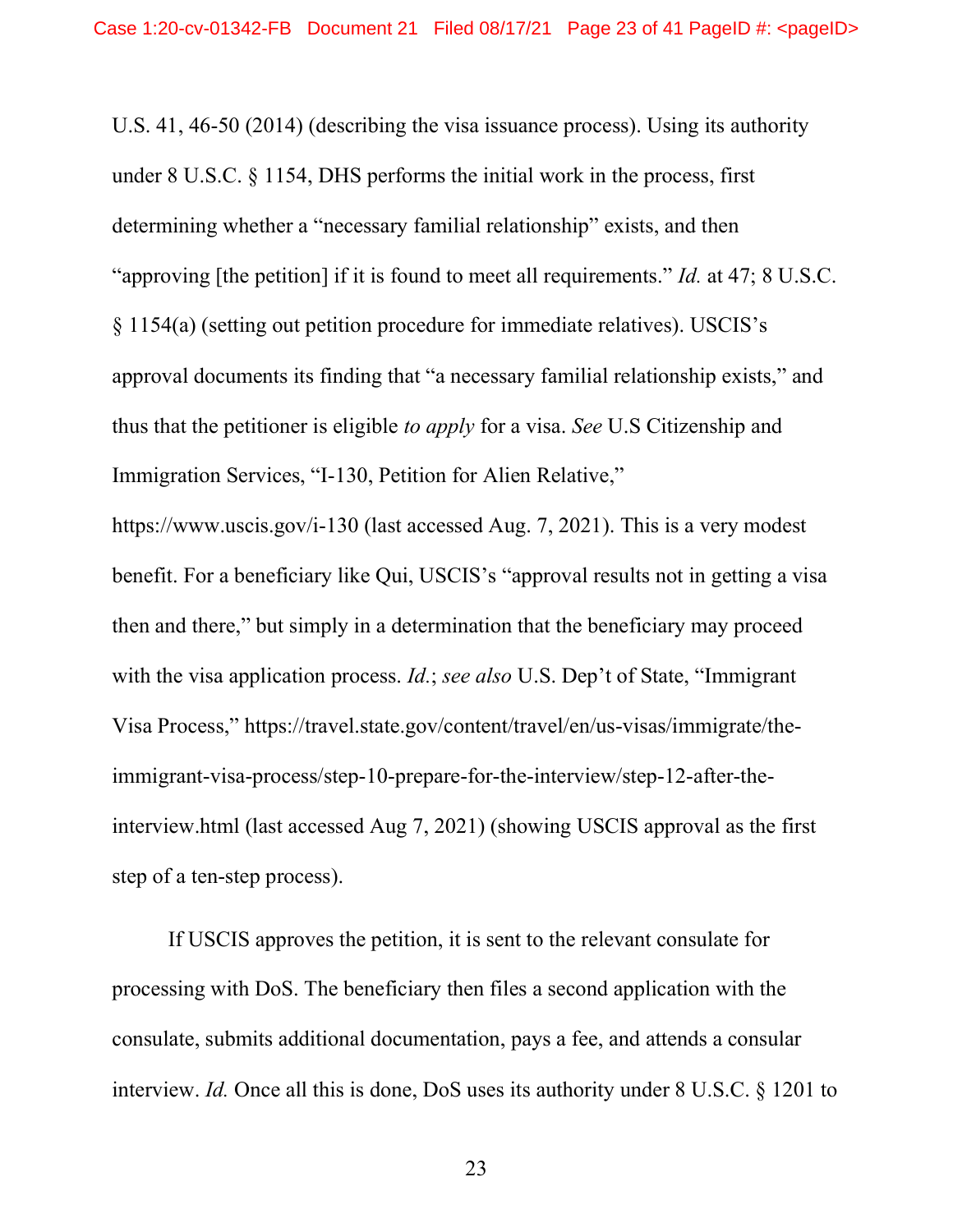makes its own determination regarding the beneficiary's eligibility for a visa. Id.; 8 U.S.C. § 1201-02 (governing issuance of visas). Importantly, the plain language of 8 U.S.C. § 1201 confers discretion on consular officials to issue or decline to issue a visa. 8 U.S.C. § 1201(a) ("Under conditions hereinafter described, a consular officer  $may$  issue... a visa [which] shall specify... the preference [and] immediate relative status"). Consequently, *this decision* is exempt from judicial scrutiny under the Doctrine. Phelps, 22 F.2d at 290.

In light of the preceding analysis, the Court holds that USCIS's decision to approve and forward a petition is legally distinct from a consulate's decision to vise a passport, and that the Doctrine of Consular Nonreviewability shields only the latter decision from judicial review. The two processes—USCIS petition approval and consular visa issuance—are authorized by different statutory subsections and accomplished by personnel attached to distinct agencies that are not even housed in the same Executive department. Compare 8 U.S.C. § 1154 with 8 U.S.C. § 1201. As illustrated in the Administrative Record, the employees of those agencies appear to acknowledge their separate jurisdictions and discrete functions.<sup>5</sup> Thus, while a consular official's "[u]njustifiable refusal to vise a

<sup>&</sup>lt;sup>5</sup> For instance, the consulate's memorandum to USCIS "recommend[ed]" that USCIS revoke its prior approval; it did not purport to compel USCIS to revoke its approval based on the consulate's analysis. A.R. 94. Likewise, USCIS did not behave as if it were bound by the consulate's determination by, for example,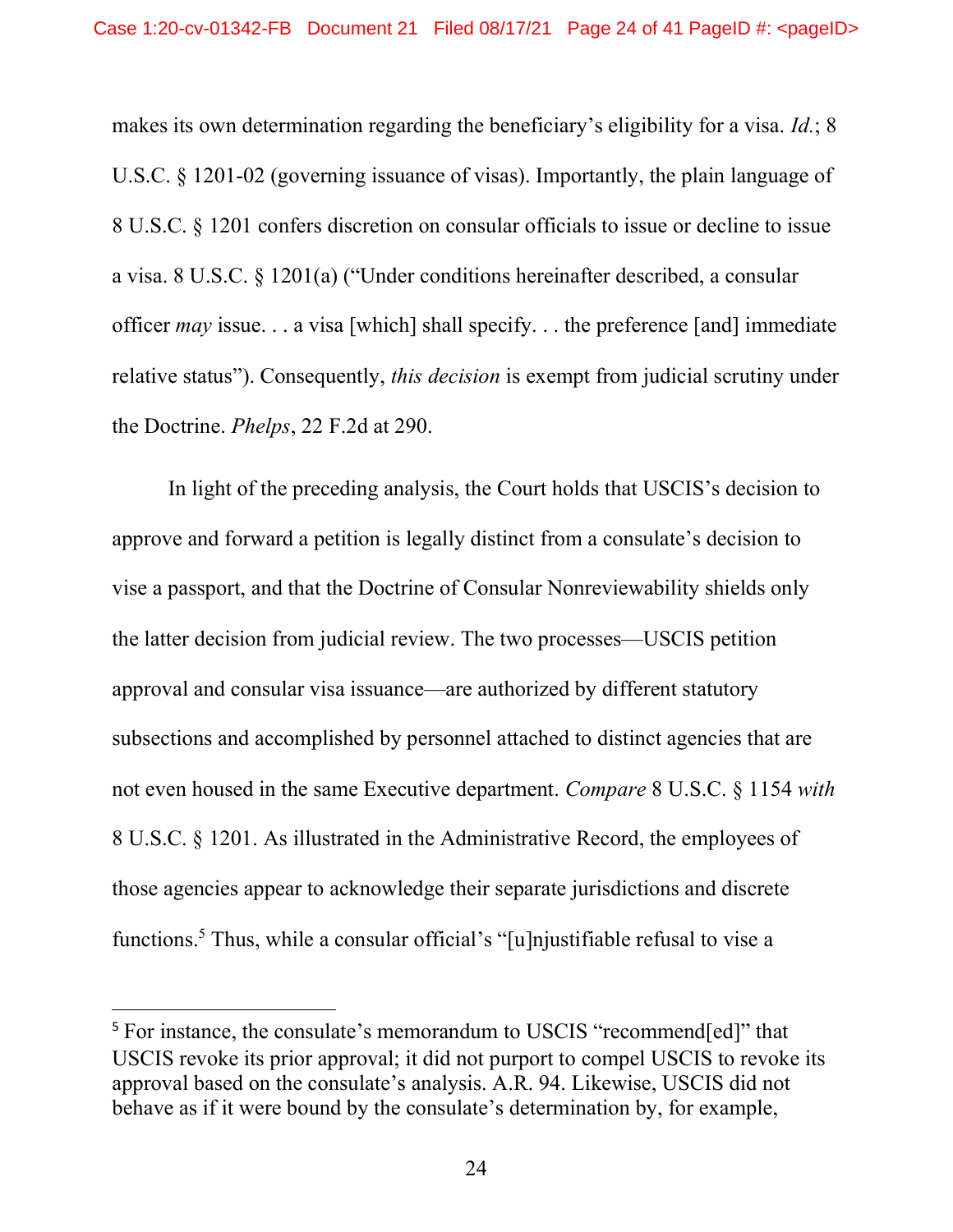passport. . . is beyond the jurisdiction of the court," USCIS's independent decision to permit a visa application to move forward is not. Cf. Phelps, 22 F.2d at 290; see also Fiallo, 406 F. Supp. at 165 (consular nonreviewability does "not extend... .beyond the actual grant or denial of a visa").

Notwithstanding the Government's arguments, this conclusion is consistent with the holdings of *Dong*, *Grullon* and *Al Makaaseb*. Read together, those cases stand for two principles. First, a Court may not effectively "direct the issuance of a visa" by way of a "preliminary declaration of [a petitioner's] immigrant status." Dong, 2005 WL 1994090, at \*3 (citing Grullon, 417 F. Supp. at 339). Second, a Court may not "make an end run around" a consul's decision by "challenging its foundation," because judicial "scrutiny of the predicate for the [consular] decision necessarily causes the court to interfere with the process of the decision which it has been precluded from reviewing." Al Makaaseb, 1995 WL 110117, at \*3 (holding that the Court lacked jurisdiction to direct issuance of a visa based on the plaintiff's improper inclusion on a DoS issued "lookout list"). The first of these

advising Qiu and Coniglio that the consulate's denial terminated their petition as a matter of law. Cf. A.R. 2-4. Instead, it launched its own quasi-judicial administrative process that culminated in a formal, reviewable decision containing independent (albeit limited) analysis. Id. The BIA acknowledged as much when it reviewed that decision to determine whether USCIS—not DoS or the Guangzhou consulate—had shown "good and sufficient cause to revoke a previously approved petition." A.R. 22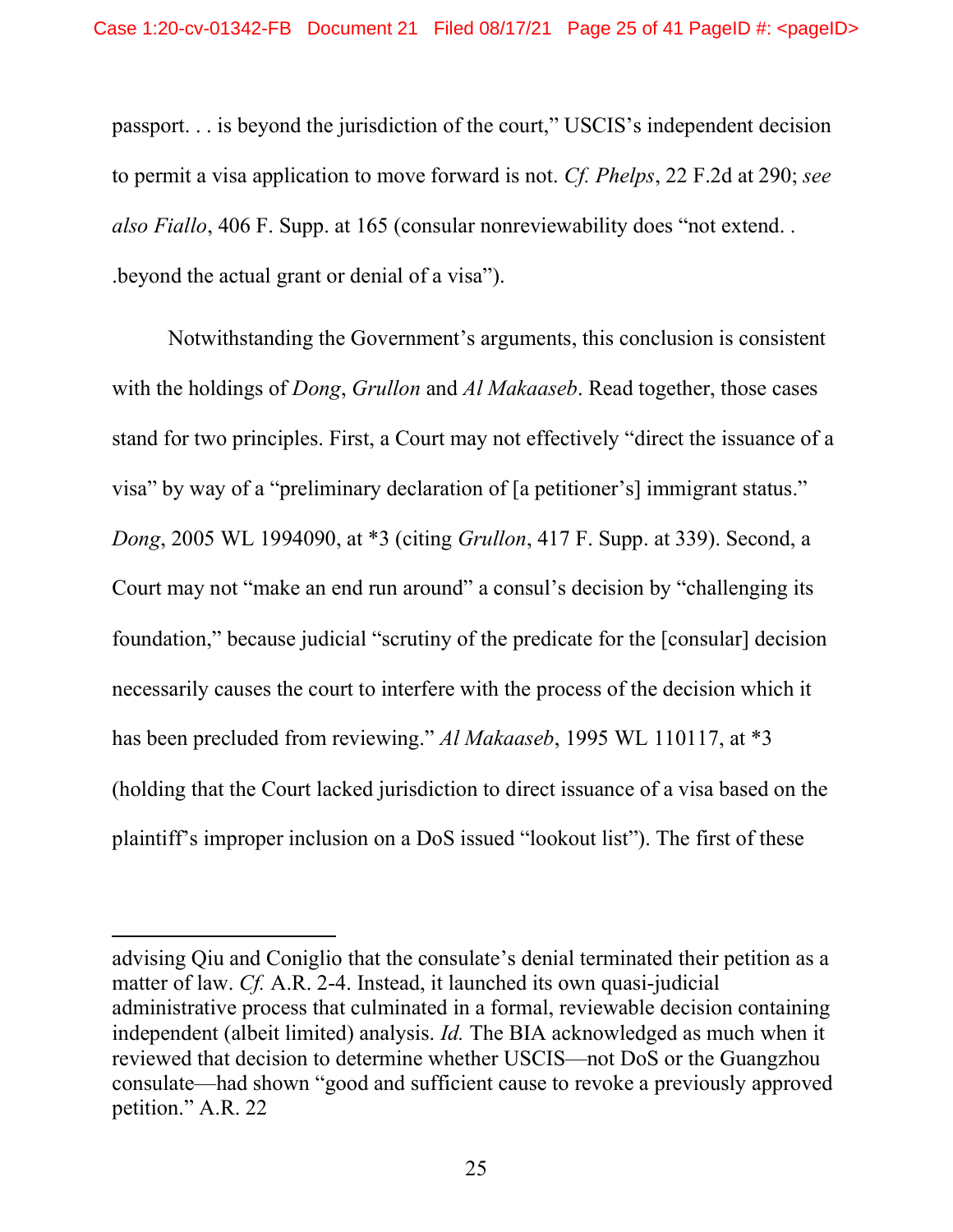principles is inapplicable because the Court is not required to "declare" Qiu's immigration status in order to grant him relief. Although Qiu does request a declaration that Qiu is a "child" under  $8 \text{ U.S.C. } \frac{81101(b)(1)(B)}{B}$ , the complaint seeks alternative relief in the form of an order setting aside USCIS's interpretation of a statutory term and remanding this case to allow USCIS to consider Qiu and Coniglio's legal arguments. Compl. at 37. Moreover, it is unclear that "child" is an immigration status, given that the term "immigration status" usually refers to a "status" that confers a right to reside in this country, like Lawful Permanent Resident status. Cf. U.S Citizenship and Immigration Services, "I-130, Petition for Alien Relative," https://www.uscis.gov/i-130 (last accessed Aug. 7, 2021) ("the filing or approval of a [Form I-130] petition does not give your relative any immigration status"). The Court holds that it can provide relief without making a "declaration" of Qiu's immigration status.

Likewise, the Court can rule in this case without "scrutin[izing] the predicate" of a consular decision. Cf. Al Makaaseb, 1995 WL 110117, at \*3. As explained above, it is DHS's—not the consulate's—decision which is under review. A ruling for Qiu and Coniglio would have no binding effect on DoS, which remains free to refuse Coniglio a visa on any basis whatsoever, including one inconsistent with the terms of this Order. See Dong, 2005 WL 1994090, at \*5 (holding that a consul's action "[w]hile reprehensible. . . cannot be a basis for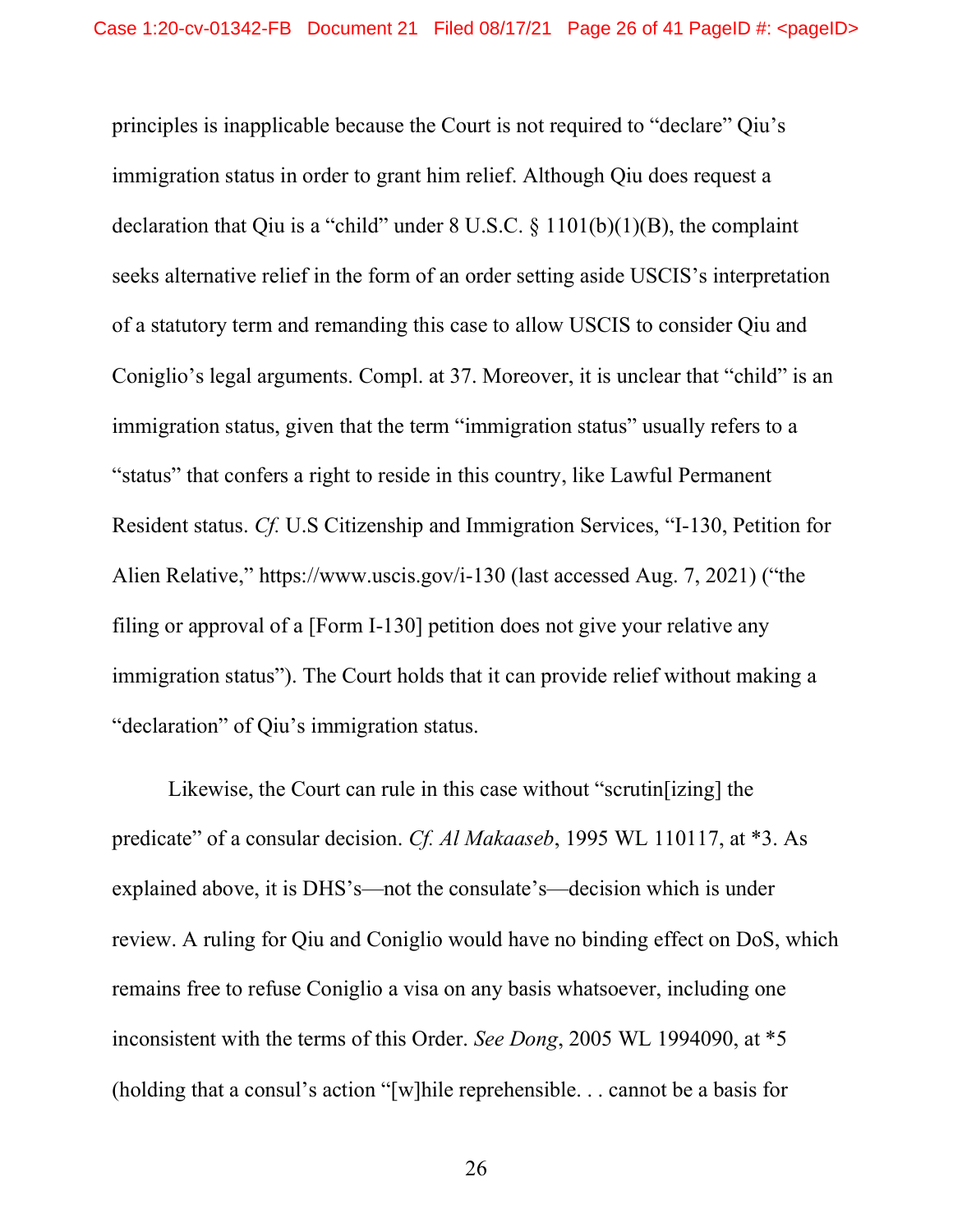judicial review"). However, USCIS officials are not consular officials, and the Court is deeply "reluctan[t] to insulate entirely the actions of any public official from judicial scrutiny." Fiallo, 406 F. Supp. at 165. The predicates of USCIS's decision to revoke Qiu and Coniglio's petition are therefore subject to judicial scrutiny.

In light of the foregoing, the Court holds that the Doctrine of Consular Nonreviewability does not divest it of jurisdiction to hear this case. However, consistent with Dong, Grullon and Al Makaaseb, it acknowledges that the Doctrine may limit the scope of relief it can provide by depriving it of the power to compel the Guangzhou consulate to recognize Qiu's status as a "child" for purposes of the INA.<sup>6</sup> See Compl. at 37 (requesting that the Court "declare. . .Qiu to be a 'child'

<sup>&</sup>lt;sup>6</sup> Because the Complaint does not ask the Court to reverse a consular decision or compel action by DoS, the Court need not decide the thorny question of whether the Doctrine of Consular Nonreviewablility permits consulates to disregard a court's interpretation of a statute. Cf. Chevron, U.S.A., Inc. v. Nat. Resources Def. Council, 467 U.S. 837, 843 n.9 (1984) ("The judiciary is the final authority on issues of statutory construction"). Without venturing an answer, the Court notes that the source of the interpretation (e.g., district, circuit or Supreme Court) may be relevant, and that an interpretation's status as "law of the case" for a given applicant might also be considered. See, e.g., Matter of Jauregui, 15 I&N. Dec. 485 (BIA 1975) (applying "law of the case" doctrine in immigration proceeding). The Court further notes that the question of whether a consulate *must comply* with a judicial interpretation is analytically distinct from the question of whether the Court may enforce compliance with its interpretation. Because some courts hold that the Doctrine permits consulates to deny visas based on manifest error, it may be that consulates are required to follow judicial interpretations of statutes, but that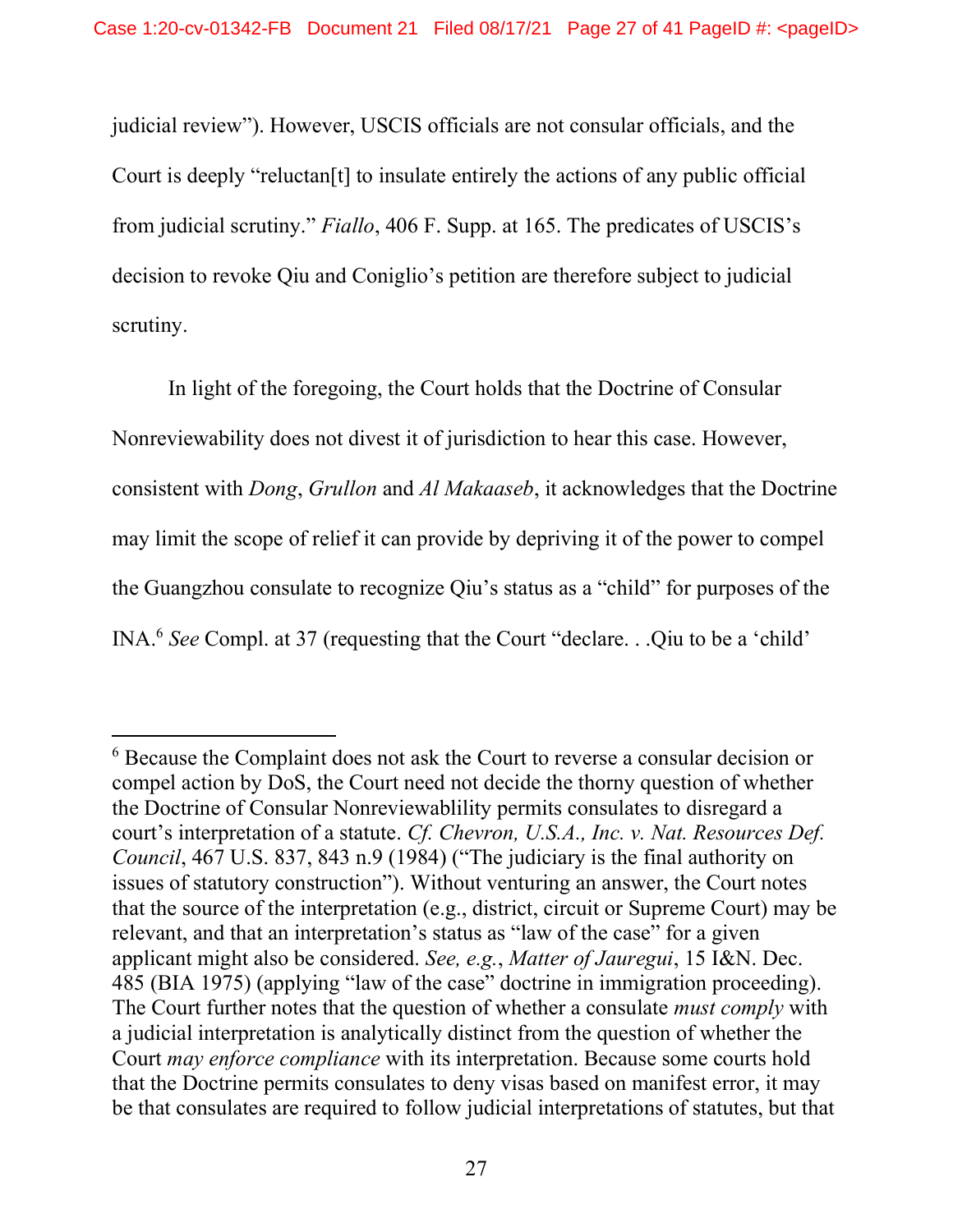for purposes of the INA"). This limitation does not prevent the Court from setting aside USCIS's decision and its interpretation of the INA if either is found to be arbitrary, capricious or contrary to law. See 5 U.S.C. § 706. Likewise, the Doctrine does not bar entry of a declaratory judgment that Qiu qualifies as a "child for purposes of the INA" since "declaratory relief is proper" whenever "the judgment will serve a useful purpose in clarifying and settling the legal relations in issue" or "when it will terminate and afford relief from the uncertainty, insecurity and controversy giving rise to the proceedings." Maryland Cas. Co. v. Rosen, 445 F.2d 1012, 1014 (2d Cir. 1971). Regardless of whether DoS can be compelled to follow the Court's judgment, "a declaratory judgment would alleviate the uncertainty over the legality of USCIS's actions and conclusions." Richards, 642 F. Supp. 2d at 133 (declaring that alien qualified as an "immediate relative" under the INA). As a practical matter, entry of a reasoned declaratory judgment in Qiu's favor may persuade consular officials that they erred, thereby enhancing Qiu's chances of obtaining a visa. It would also serve the "useful purpose" of reinforcing that the judiciary—not DoS—is "the final authority on issues of statutory construction." Chevron, U.S.A., Inc. v. Nat. Resources Def. Council, 467 U.S. 837, 843 n.9 (1984).

paradoxically, no court may reverse them when they shirk their obligations. Cf. e.g., Phelps, 22 F.2d at 290; Yu Chu Hom, 2010 WL 2265054, at \*2.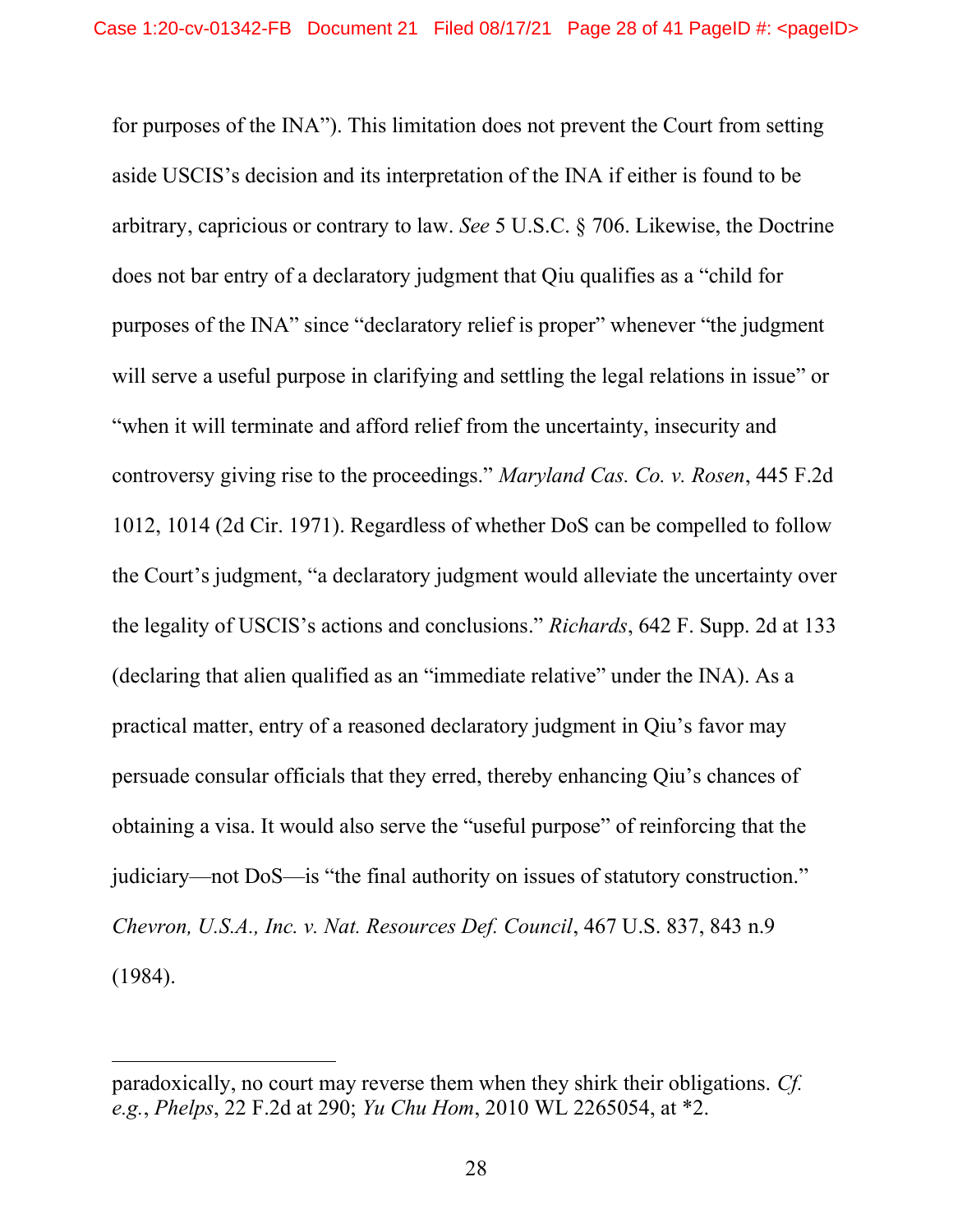#### IV. Merits

As previously stated, Qiu and Coniglio present three theories of relief. First, they contend that USCIS's revocation is "not in accordance with law" because its "application of [8 U.S.C.  $\S$  1101(b)(1)(B)] is based on an impermissible construction of the statute which is not in accordance with the law of the agency and the circuit," specifically Duarte-Ceri and Matter of L-M and C-Y-C. Compl. at 15 (citing 630 F.3d at 83 and 4 I&N Dec. at 617). Second, they argue that the decision was arbitrary and capricious because "USCIS did not acknowledge the statutory arguments made by Plaintiffs, much less consider them or provide any analysis as instructed by the BIA." Compl. at 11. Finally, they contend that USCIS's failure to explain its decision or comply with the BIA's remand order deprived them of an opportunity to be "heard in a meaningful manner" and thus, of due process. Id. at 36. Because the Court grants Qiu and Coniglio all relief sought on their APA claims, it does not reach their due process theory.

Qiu and Coniglio's theories implicate two burdens of proof. The plaintiff bears the burden of establishing that agency action is arbitrary, capricious or otherwise unlawful. Miezgiel v. Holder, 33 F. Supp. 3d 184, 189 (E.D.N.Y. 2014); see also Sierra Club v. U.S. Army Corps of Engineers, 712 F.2d 1043, 1051 (2d Cir. 1985) (absent argument from a plaintiff, agency action is "presumed to be valid"). However, "where [US]CIS reverses course, and denies a visa to an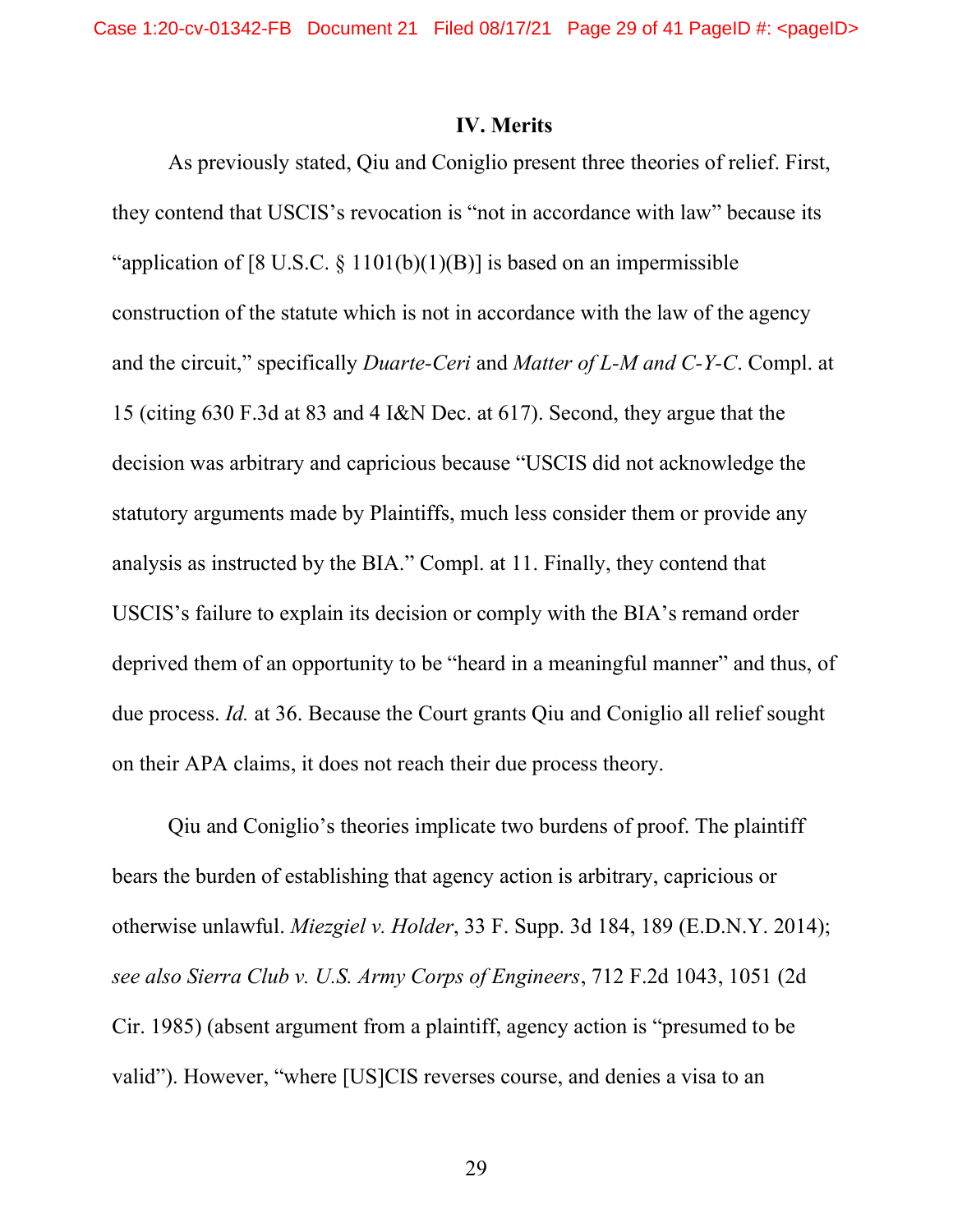applicant based on the same factual record on which it had previously granted a visa, the agency has a burden to justify its change of position." Noroozi v. Napolitano, 905 F. Supp. 2d 535, 542 (S.D.N.Y. 2012) (citing Glara Fashion, Inc. v. Holder, No. 11 Civ. 889, 2012 WL 352309, at \*7 (S.D.N.Y. Feb. 3, 2012)). The Court harmonizes these superficially conflicting burdens by holding that Qiu and Coniglio have the burden on their first theory, since USCIS's interpretation of its governing statute is "presumptively valid." Sierra Club, 712 F.2d at 1051; see generally Chevron, 467 U.S. at 843 ("if [a] statute is silent with respect to a specific issue, the question for the court is whether the agency's answer is based on a permissible construction of the statute"). However, the Government has the burden to refute their second theory because it amounts to a claim that USCIS has not met its burden to "justify its change in position" with respect to Qiu and Coniglio's petition.<sup>7</sup> Noroozi, 905 F. Supp. 2d at 542.

# 1. USCIS's Construction of 8 U.S.C. § 1101(b)(1)(B) Is "Not In Accordance With Law"

<sup>&</sup>lt;sup>7</sup> The Government argues that Qiu and Coniglio must also bear the burden on their second claim for relief because "Plaintiffs bear the burden of establishing that [a] beneficiary qualifies for [a] benefit sought under the immigration laws." Gov. Br. at 24 (citing Matter of Ho, 19 I&N Dec. 582, 582-83 (BIA 1988)). But Qiu and Coniglio are not applying for a benefit in the first instance. Rather, the Government concedes—and in fact emphasizes—that Qiu and Coniglio challenge USCIS's revocation of a petition it previously approved. Cf. id. at 19 (arguing, elsewhere in the Government's Brief, that "USCIS applied its discretion to revoke the I-130 Petition") (emphasis added). It is therefore incumbent on the Government to justify USCIS's change in position.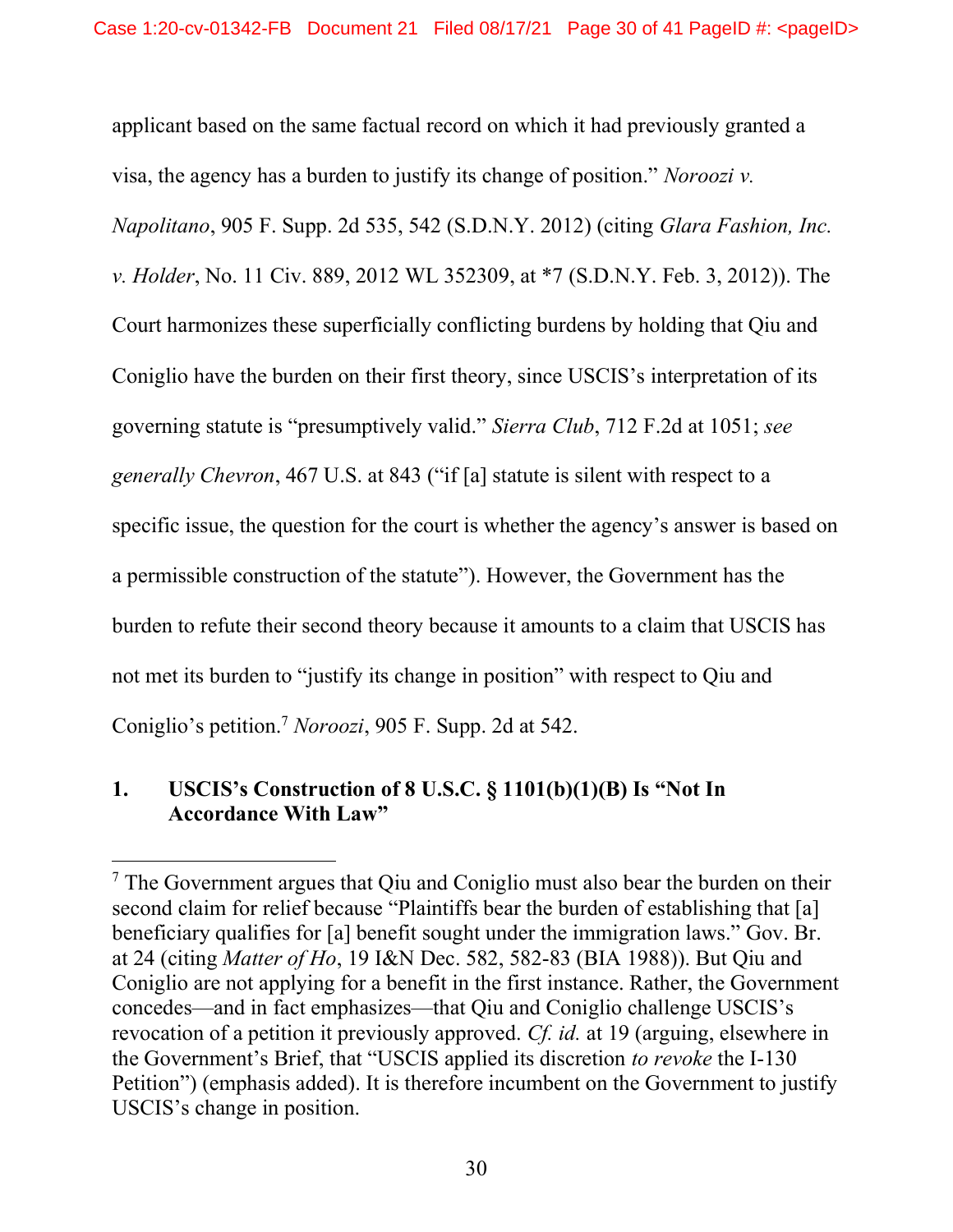Qiu and Coniglio's principal argument is that USCIS erred by failing to apply the holdings and reasoning of Duarte-Ceri and Matter of L-M and C-Y-C. 630 F.3d at 83; 4 I&N. Dec. at 617. Both cases addressed ambiguous temporal language in citizenship statutes and their application to petitioners born on the same day as a key event. *Duarte-Ceri* interpreted the phrase "under the age of eighteen years," as it appeared in former 8 U.S.C. § 1432(a), which listed the conditions required for the alien child of a U.S. citizen to derive citizenship. 630 F.3d at 87 (citing 8 U.S.C. § 1432 (repealed 2000)). Matter of L-M and C-Y-C interpreted the phrase "by the time he reaches the age of sixteen years," as it appeared in former INA § 201, which governed revocation of derived citizenship. 4 I&N. Dec. at 618 (citing former INA  $\S 201(g)$  (1940)). Both courts ruled for petitioners, holding that a petitioner should not lose citizenship or the chance to obtain it based upon ambiguity. Duarte-Ceri, 630 F.3d at 88; Matter of L-M and C-Y-C, 4 I&N Dec. at 622.

Qiu and Coniglio contend that Duarte-Ceri and Matter of L-M and C-Y-C endorsed a rule of "lenient construction" which USCIS was required to observe when interpreting the phrase, "had not reached the age of eighteen years at the time [of] the marriage," in 8 U.S.C.  $\S$  1101(b)(1)(B). They argue that USCIS acted unlawfully by failing to apply this rule, and that application of the rule results in a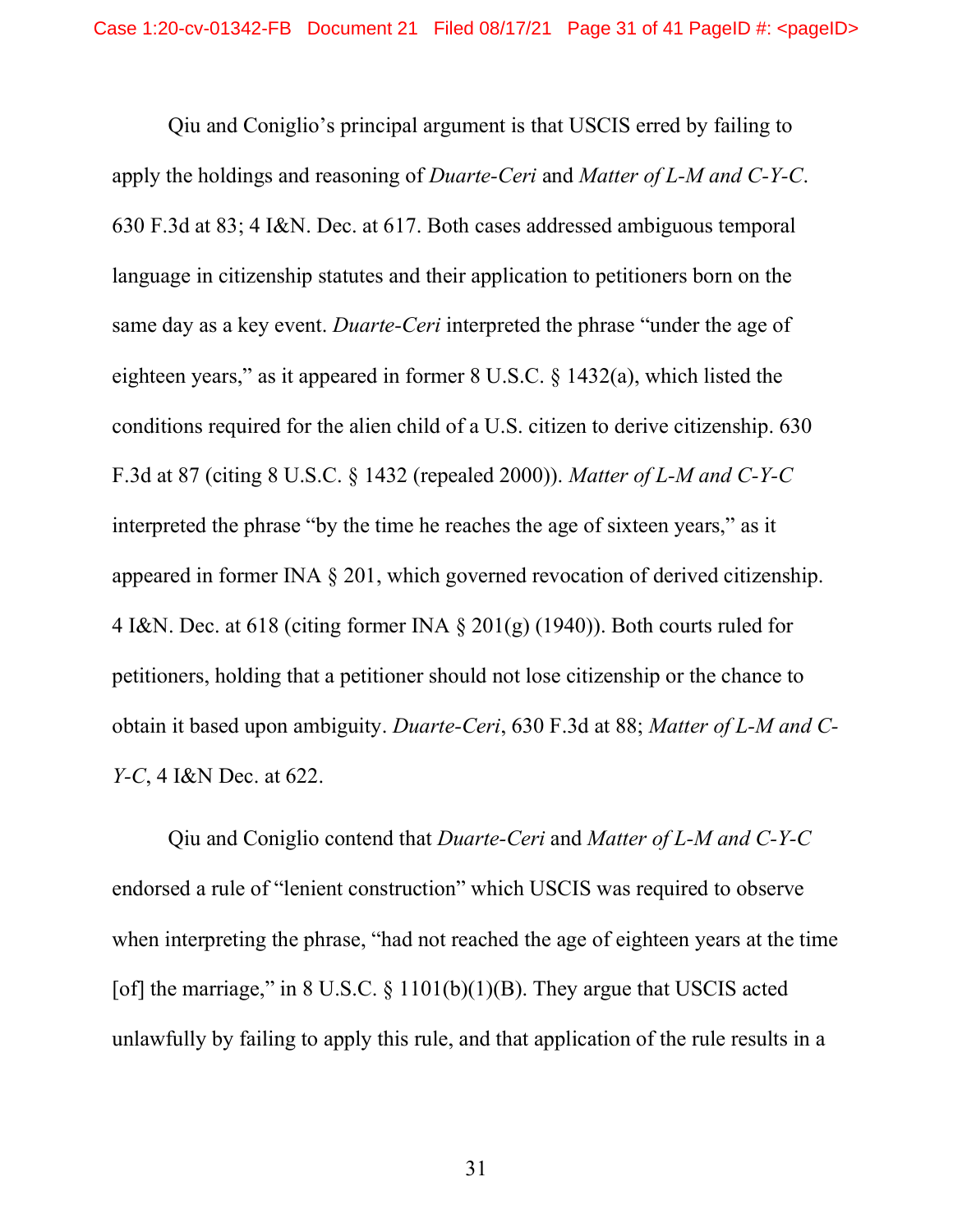finding that Qiu "had not reached the age of eighteen years" at the time of his mother's marriage.

#### a. Precedent, Legislative Intent, and Unlawful Agency Action

The APA requires the Court to "hold unlawful and set aside agency action that is arbitrary, capricious. . . or otherwise not in accordance with the law." 5 U.S.C. § 706(2)(A). A court assessing the lawfulness of agency action "is not limited to determining whether an agency's decision was reasonable in light of the law as it existed at the time of the decision; instead, the APA requires a court to determine whether a decision is in 'accordance with the law' as it exists at the time of review." New York v. U.S. Dep't of Health and Hum. Servs., 414 F. Supp. 3d 475, 535 (S.D.N.Y. 2019) (quoting Georgetown Univ. Hosp. v. Bowen, 698 F. Supp. 290, 297 (D.D.C. 1987), aff'd, 862 F.2d 323 (D.C. Cir. 1988)).

 In light of binding Second Circuit law requiring agencies to adhere to circuit precedent, the Court construes the phrase "law as it exists at the time of review" to encompass relevant circuit court decisions that construct or interpret statutory terms. Id. at 536 (citing Second Circuit law interpreting statutes as part of inquiry into agency compliance with law); see also Contractors Welding of Western N.Y., Inc., 996 F.2d at 1413 (mandating agency compliance with circuit precedent); Stieberger, 801 F.2d at 35-6 (same). Put another way, because circuit courts are the final authorities on statutory construction or interpretation issues on which the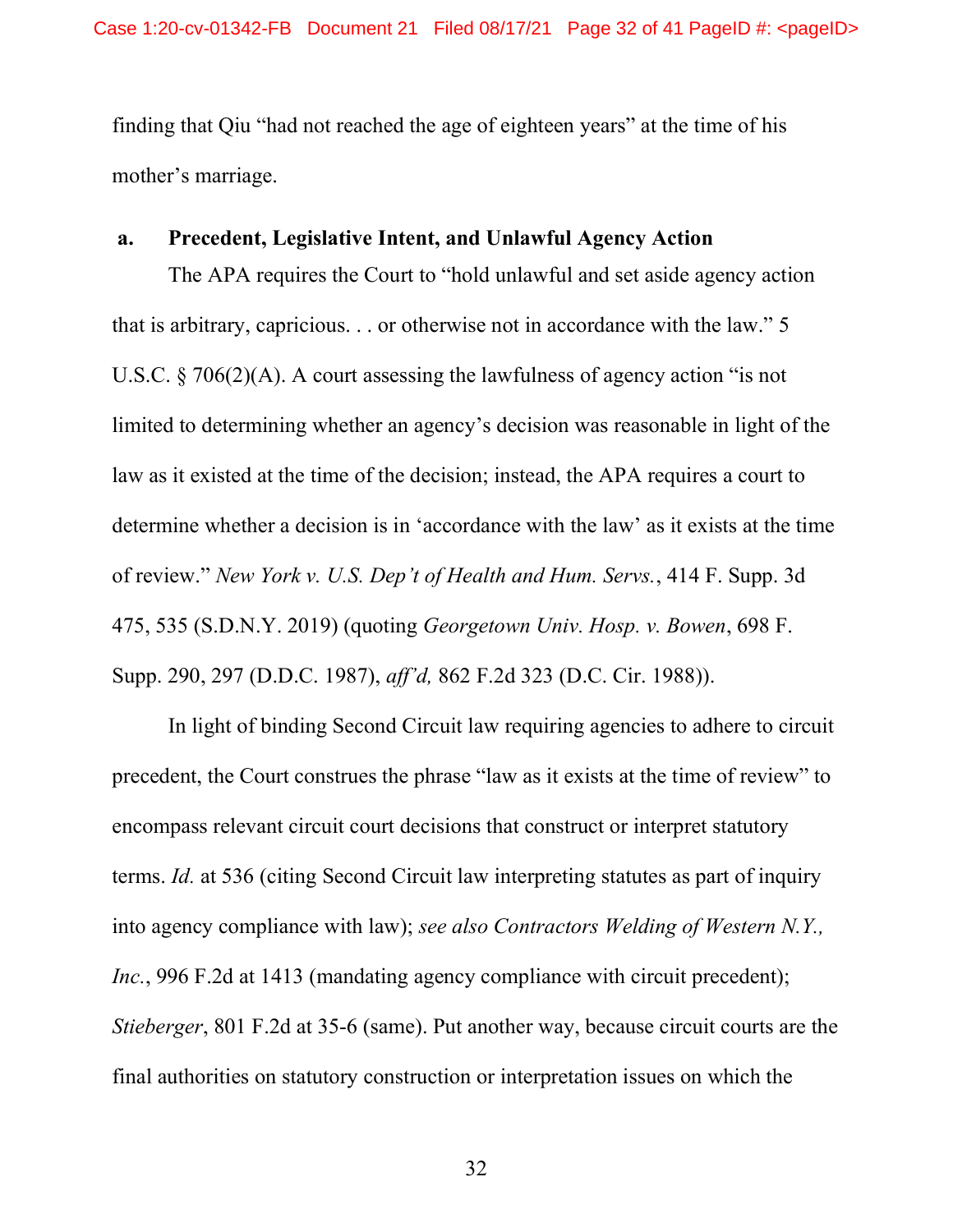Supreme Court has not spoken, they may say definitively what the governing statute "means" and what the import, if any, of its legislative history is. Chevron, 467 U.S. at 843 n.9 (judiciary is final authority on statutory interpretation); see also Chisholm v. Defense Logistics Agency, 656 F.2d 42, 47 (3d Cir. 1981) ("[W]hen an administrative agency acts as a quasi-judicial body, it fulfills the same function as a court, [i.e.] seeking to make a determination which is consistent with the public interest as reflected in the governing statute"). Accordingly, an agency is required to apply circuit precedent that speaks directly to the provision it interprets and is also prohibited from interpreting a statute inconsistently with circuit precedent that speaks to the interpretation, construction or "purpose" of a broader statutory scheme. Id.

The requirement that agencies accept circuit courts' interpretations of statutes and make determinations "consistent with the public interest as reflected in the governing statute" is not in tension with the Chevron deference rule. As the Second Circuit reaffirmed in Cuthill, Chevron deference does not apply where "the intent of Congress is clear." Cuthill, 990 F.3d at 286 (citing Chevron, 467 U.S. at 842). Where a geographically relevant circuit court has spoken conclusively to the purpose or congressional intent behind a statutory provision or scheme, an agency must apply the circuit court's statement of clear congressional intent. Id.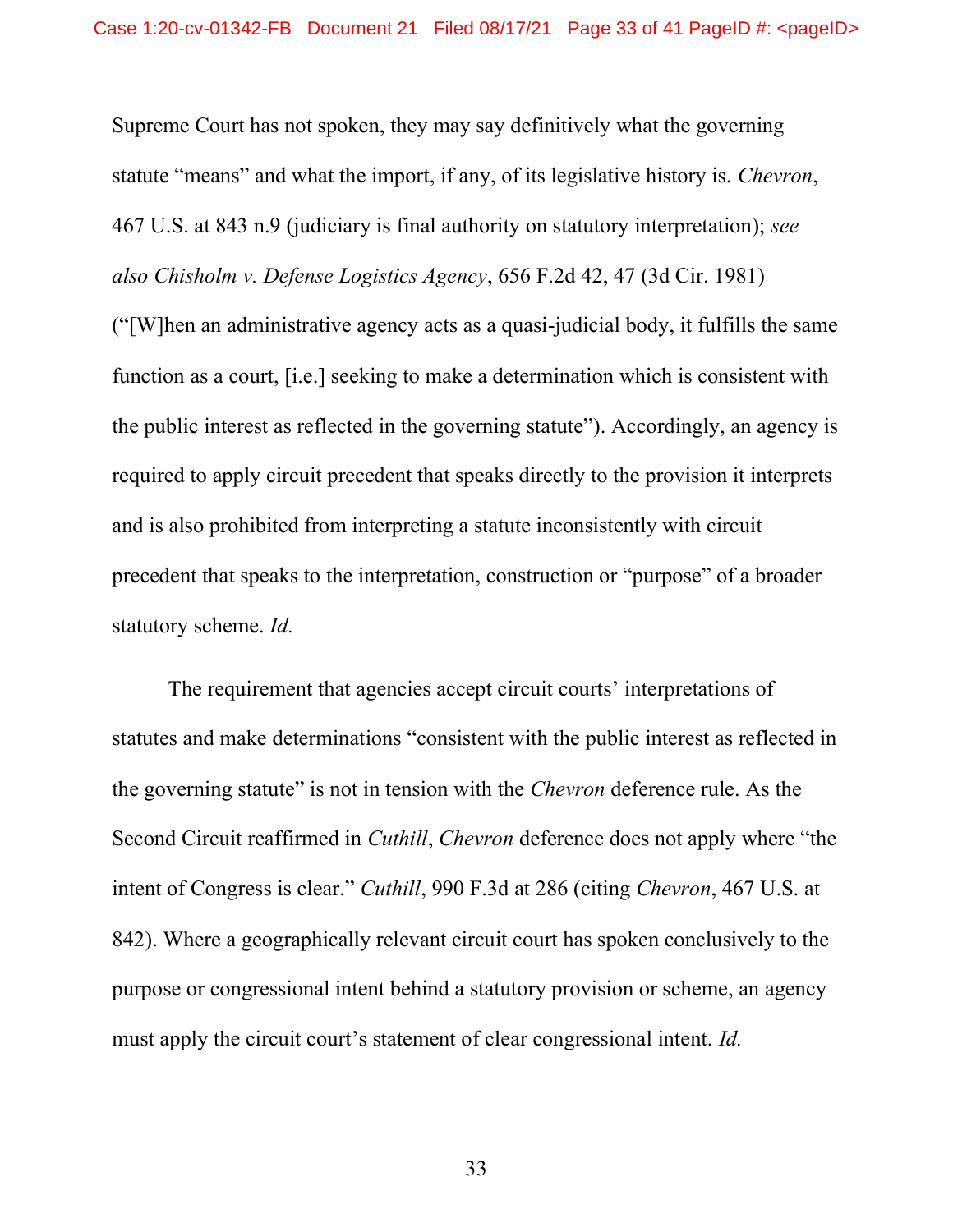## b. USCIS Failed to Give Effect to "Clear Congressional Intent" As Revealed Through Binding Circuit Precedent

Qiu and Coniglio do not and cannot argue that a mechanical application of Duarte-Ceri and Matter of L-M and C-Y-C secures the result they seek. On the contrary, they acknowledge that both cases arise "in the context of citizenship," and that those cases did not interpret the phrase "had not reached the age of eighteen years," in 8 U.S.C.  $\S$  1101(b)(1)(B). See Compl. at 17. Nonetheless, they argue that "because [8 U.S.C.  $\S 1101(b)(1)(B)$ ] contains nearly identical language to the various citizenship statutes interpreted in Duarte, the. . . princip[les] of statutory construction [relied upon in Duarte] apply with equal force in the present matter." *Id.* at 21 The Court agrees.

As previously explained, in *Duarte-Ceri*, the Second Circuit interpreted the phrase "under the age of eighteen years" in a statute governing derivative citizenship. 630 F.2d at 87. The Circuit held that the phrase was "ambiguous" because it was "susceptible to more than one meaning" and could refer either "to an applicant who has not yet reached the eighteenth anniversary of his birth" or to one who "had not yet lived in the world for eighteen years." Id. at 88. Faced with this ambiguity, the Court did not attempt a scientific determination of "biological fact," nor did it give pride of place to "everyday language." Id. at 88-9. Rather, it embraced the principle that "whenever it becomes important to the ends of justice, . . . the law will look into fractions of the day" and immigration law's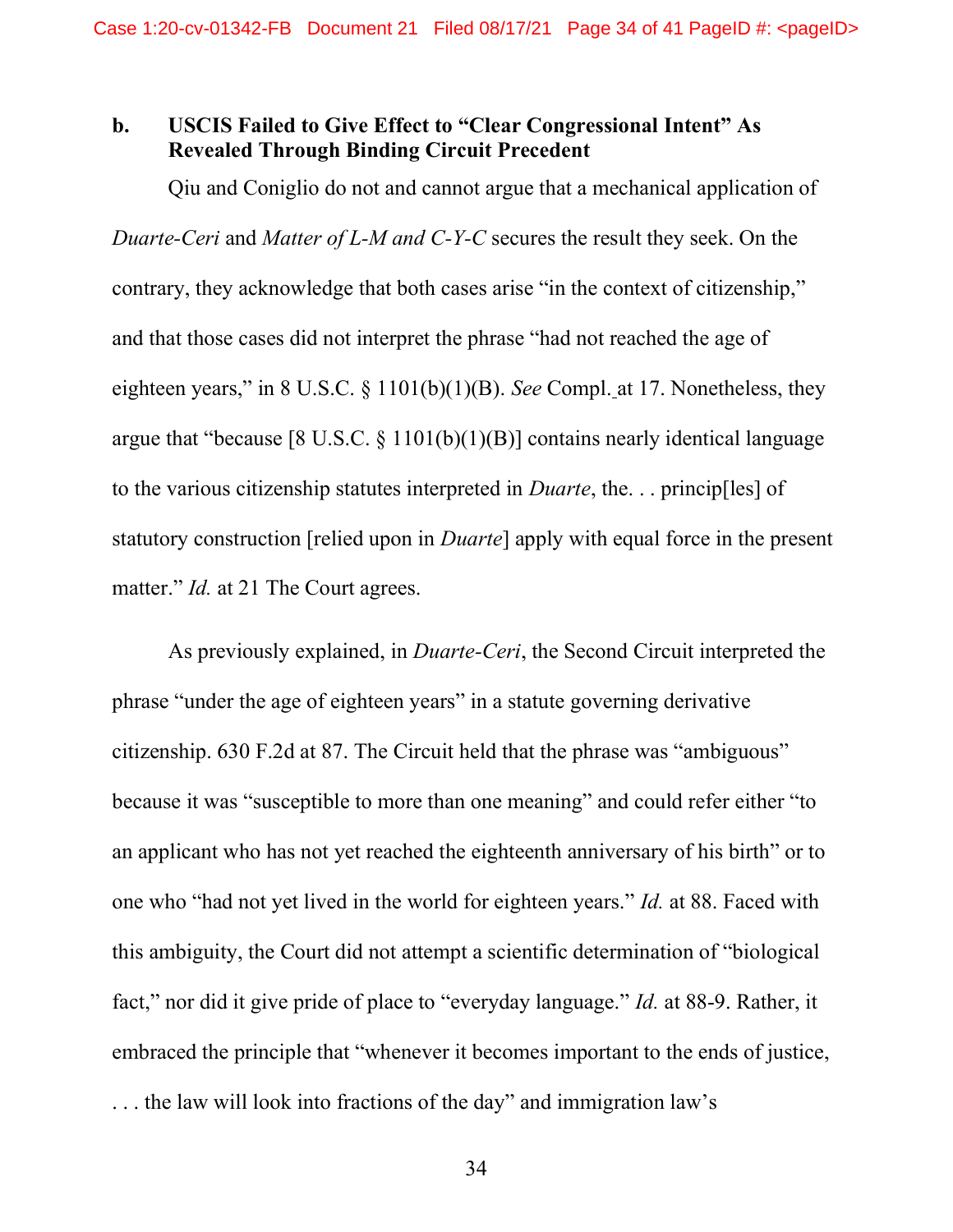"longstanding presumption to construe any lingering ambiguities in favor of the petitioner" to hold that a child remained "under the age of eighteen" for the entirety of his birthday. Id.

Importantly for this Court's purposes, the Second Circuit emphasized that its holding "implements the underlying intention of our immigration laws [including the INA] regarding the preservation of the family unit," and that "it is consistent with Congress's remedial purposes. . . to interpret the [1952 Revised INA's] ambiguity with leniency, and we should interpret the statute here in a manner that will keep families intact." *Id.* at 90 (quoting H.R. Rep. No. 82-1365, at \*1680) (1952)). The Second Circuit went on to hold that Congress's choice to use ambiguous language was an intentionally extended invitation for the courts to impose lenity, explaining that it "cannot simply dismiss the difference in language" between the phrase "under the age of eighteen years" and a series of "unambiguous age-related phras[es] elsewhere in the INA," including "before the child attains his eighteenth birthday,... prior to the child's eighteenth birthday,... .no later than [one's] twenty-fifth birthday. . .[and] person who has not attained his eighteenth birthday." Id. at 90 (difference between various phrases was not "inadvertent or immaterial"); see also Nat'l Fed. of Indep. Businesses v. Sebelius, 567 U.S. 519, 544 (2012) ("Where Congress uses certain language in one part of a statute and different language in another, it is generally presumed that Congress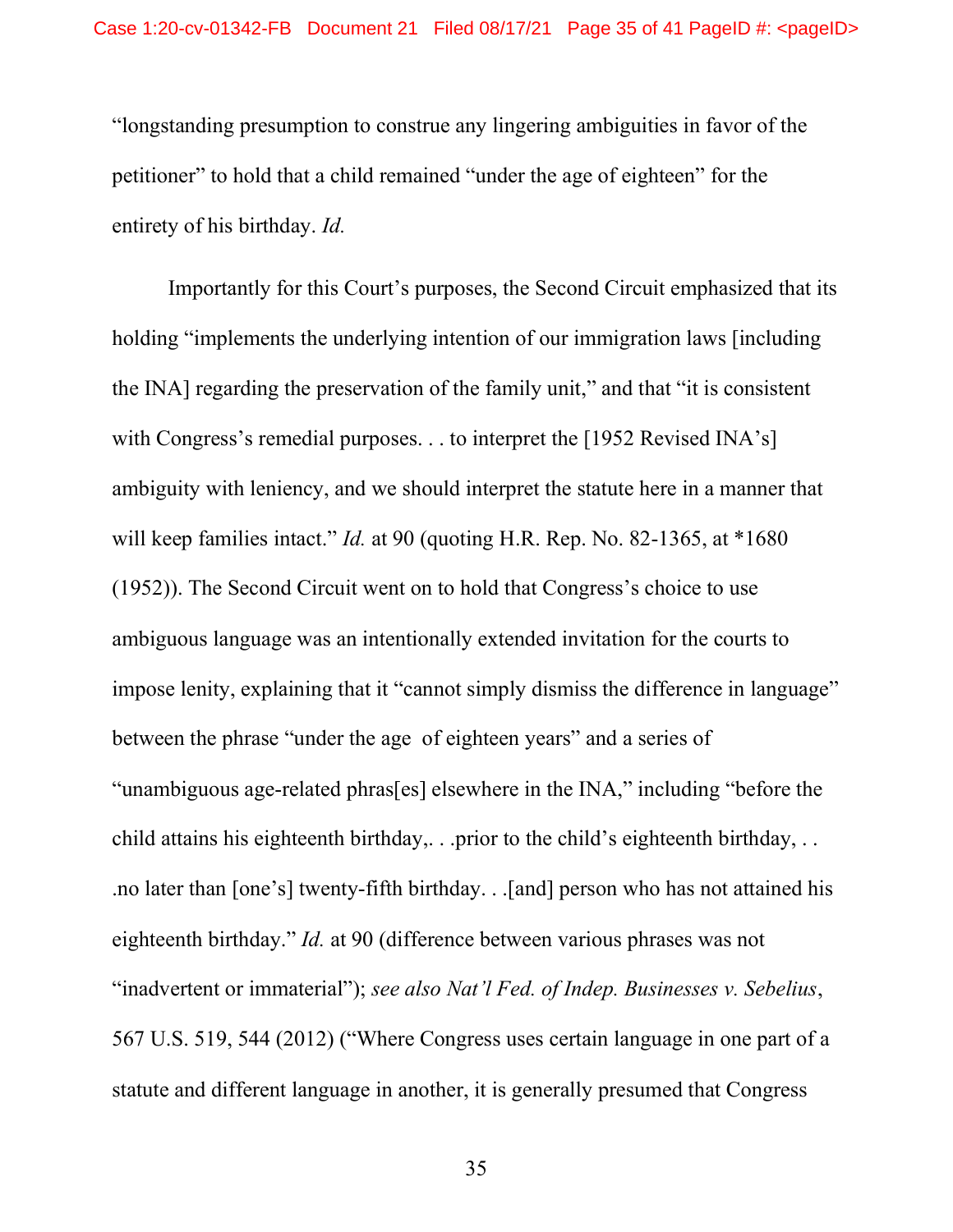acts intentionally"). In so holding, the Second Circuit clearly established that ambiguity in the INA should be construed to favor petitioners' rights and provided several examples to help courts and agencies determine when the INA's language is ambiguous. Duarte-Ceri, 630 F.2d at 90.

Like the phrase "under the age of eighteen years," the phrase we interpret ("had not reached the age of eighteen years") is also ambiguous. *Id.* at 88; 8 U.S.C. § 1101(b)(1)(B). The Government's contention that "there is nothing ambiguous about the [phrase]" is conclusory, unpersuasive, and contrary to dicta in Duarte-Ceri. Cf. Gov. Br. at 27. In Duarte-Ceri, the Second Circuit explained that the phrase "before the child reaches his eighteenth birthday" would be "unambiguous" because "the entirety of [a date] was [the petitioner's birthday]—from 12:01 a.m. until 11:59 p.m." 630 F.2d at 90. In so doing, the Second Circuit made clear that the word "birthday" was responsible for eliminating ambiguity in an otherwise polysemic statute. Without that word, the Court is left to ponder the meaning of the term "age," which the Duarte-Ceri court properly found to be ambiguous. Id. at 88.

Because the phrase "had not reached the age of eighteen years" is ambiguous, USCIS could not have applied it to the facts of this case without first interpreting it. The record reflects that USCIS interpreted silently, with no reference to the "principles of statutory construction" articulated in Duarte-Ceri, which required it to consider whether its interpretation "operates to destroy an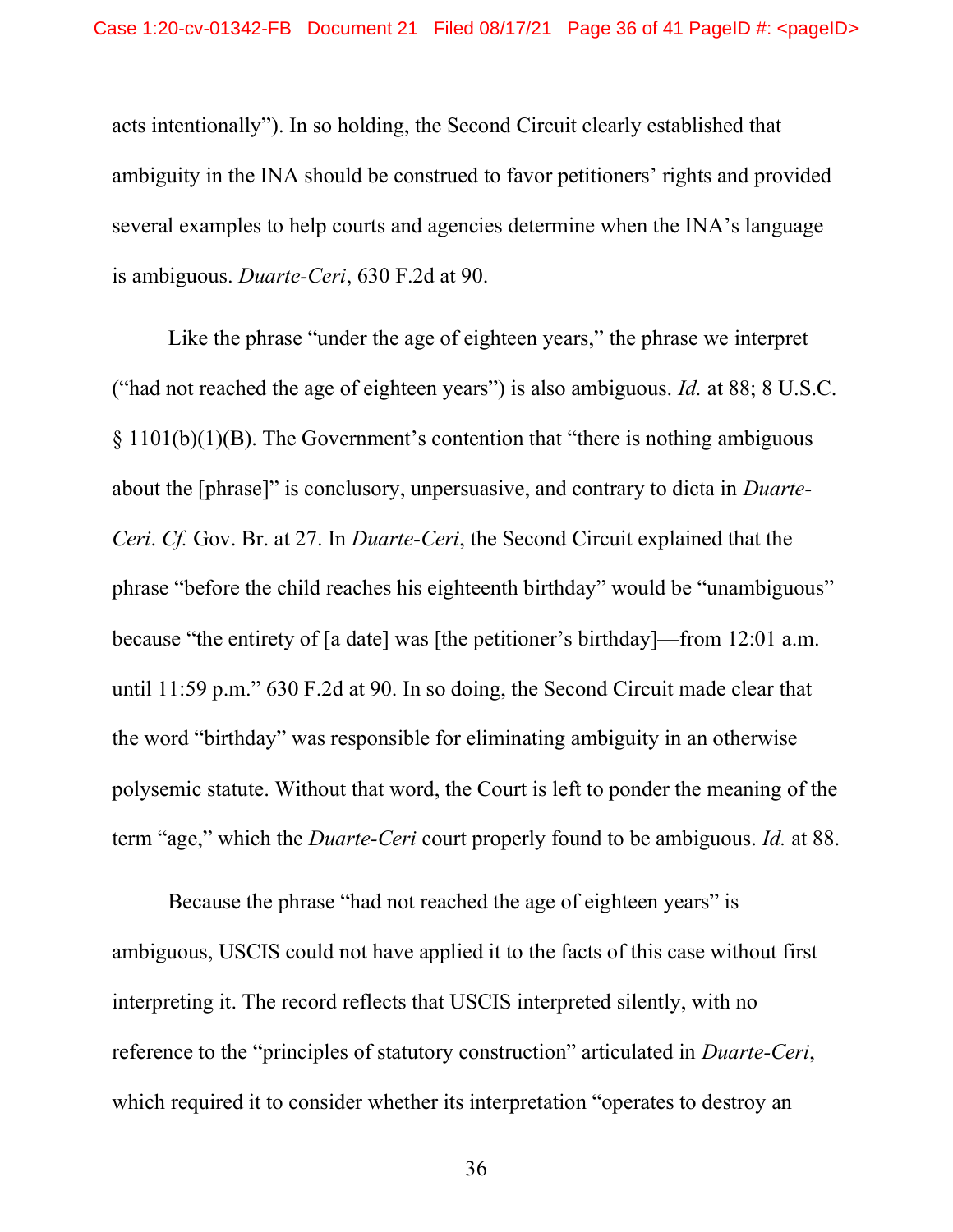important right," to "construe any lingering ambiguities in favor of the petitioner," and most importantly, to interpret 8 U.S.C.  $\S$  1101(b)(1)(B) in a way that "implements the underlying intention of our immigration laws [including the INA] regarding the preservation of the family unit." Id. at 90 (quoting H.R. Rep. No. 82- 1365, at \*1680 (1952)); Chisholm, 656 F.2d at 47; see also INS v. Errico, 385 U.S. 214, 220 (1966) ("Congress felt that, in many circumstances, it was more important to unite families and preserve family ties than it was to enforce [the immigration laws] strictly"); Cuthill, 990 F.3d at 284 (noting, in analysis of related statutory provision, that Congress wished to "address[] the predicament of aliens, who, through no fault of their own, lose the opportunity to obtain an immediate relative visa" (quotations and citations omitted)); Nwozuzu v. Holder, 726 F.3d 323, 332 (2d Cir. 2013) (preserving family unity is the "prevailing purpose" of the INA). As a result, USCIS embraced an interpretation that destroys Qiu's statutory right to apply for a visa as an immediate relative, construes textual ambiguities against Qiu and Coniglio, and separates a family to satisfy a rule of bureaucratic convenience. Cf. Duarte-Ceri, 630 F.3d at 88 ("The legal fiction that a day is indivisible is a rule of convenience that is satisfactory only as long as it does not operate to destroy an important right").

Unable to show that USCIS complied with any of the foregoing requirements, the Government instead argues that Duarte-Ceri does not apply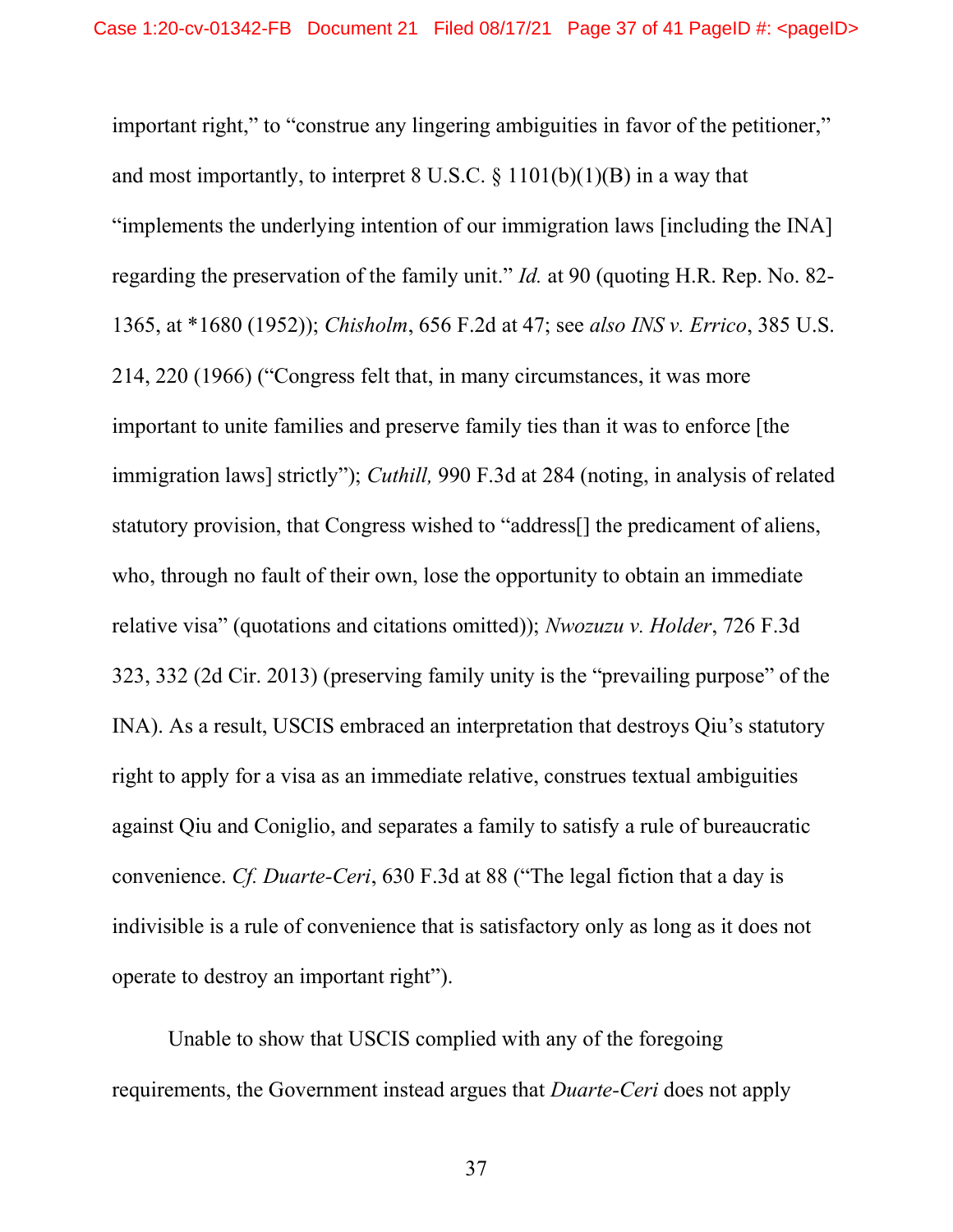because it involved a claim of citizenship. Gov. Br. at 28. This argument is unconvincing. Although Duarte-Ceri did emphasize that citizenship is a "precious right" that should not be taken away based upon "an ambiguity," the Court holds that the principles it articulates apply by analogy to Qiu's situation. Duarte-Ceri, 630 F.3d at 88, 91. Like the petitioner in Duarte-Ceri, Qiu will be separated from his mother and stepfather for the foreseeable future unless he is allowed to seek entry as an immediate relative. *Id.* at 89; see also A.R. 62-64 (letter from Coniglio attesting to his inability to visit Qiu in China because of his health conditions). And he cannot seek entry without USCIS's approval. Like the right to derivative citizenship, the "right to rejoin [one's] immediate family. . . ranks high among the interests of the individual." Landon v. Plasencia, 459 U.S. 21, 34 (1982) (internal citations omitted). Administrative convenience and ambiguity do not justify Government interference with it.

For the foregoing reasons, USCIS's interpretation contravenes the principles of statutory construction clearly established in Duarte-Ceri and the broader immigration law. It is likewise inconsistent with the statutory purpose of the INA as articulated by the Second Circuit Court of Appeals. USCIS's interpretation and analysis are therefore contrary to law. 5 U.S.C. § 706(2)(A).

#### B. Failure to Acknowledge Arguments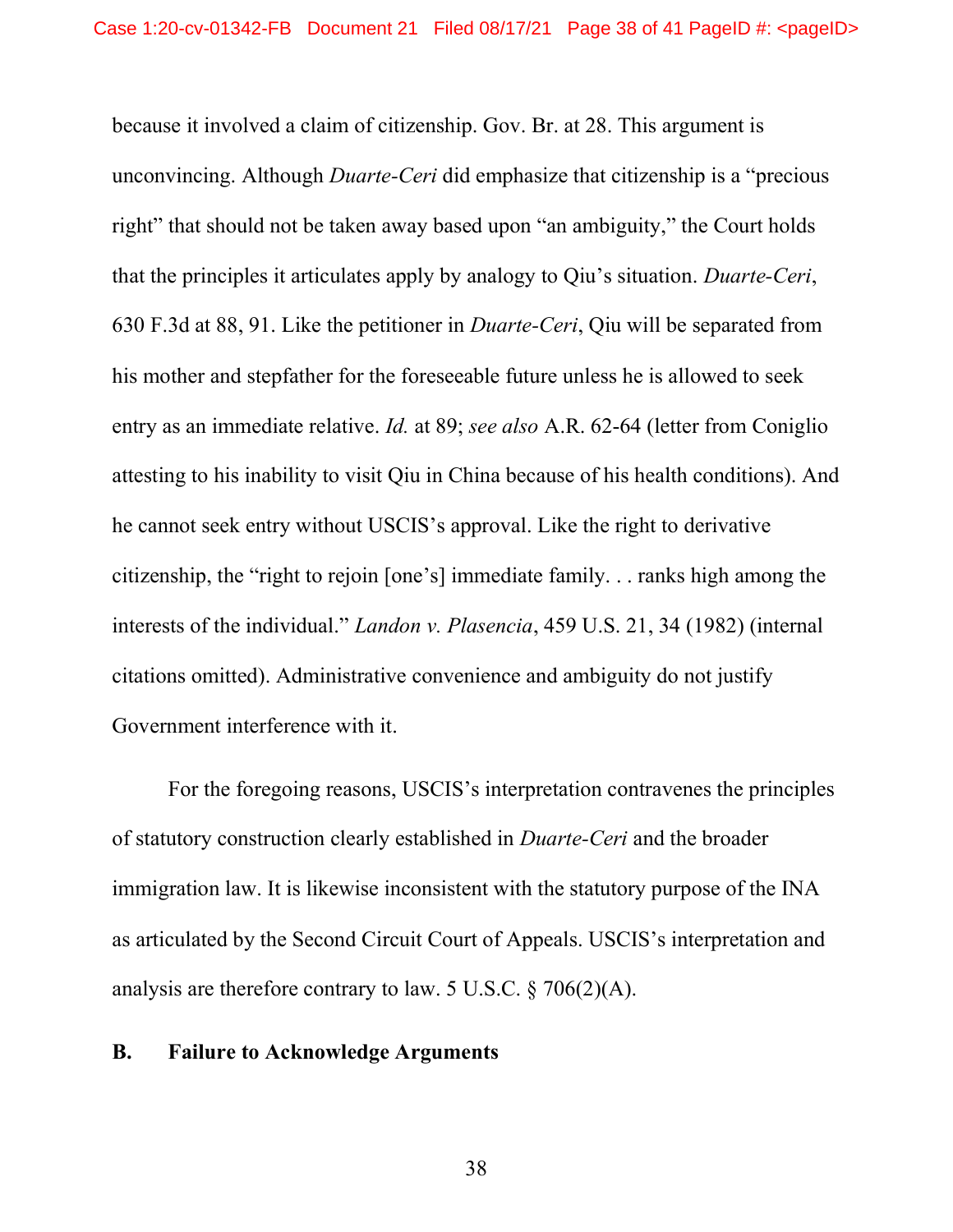Because USCIS's interpretation is substantively unlawful, the Court need not dwell on the question of whether it was also procedurally irregular. Nonetheless, the Court holds, in the alternative, that USCIS's failure to respond to Qiu and Coniglio's statutory arguments was arbitrary and capricious. Although this case involves a USCIS decision, the Second Circuit's analysis of the BIA's decision in *Zhao v. U.S. Department of Justice* is instructive. 265 F.3d 83 (2d Cir. 2001). In Zhao, the Second Circuit wrote, "by addressing the issue of petitioner's new evidence in only two sentences, the [BIA] created controversy and confusion. Failure to explain a decision adequately provides a ground for reversal." Id. at 96-7 (citing Anderson v. McElroy, 953 F.2d 803, 806 (2d Cir. 1992)). Here, USCIS created "controversy and confusion" by limiting its engagement with Qiu and Coniglio's arguments to the cursory statement that it "has reviewed the entire record." A.R. 2.

Moreover, as the preceding section makes clear, USCIS's failure to consider Qiu and Coniglio's statutory analysis caused it to overlook an important—and in fact, dispositive—aspect of the problem it faced and to rely upon an interpretation that runs counter to legislative intent. Thus, USCIS's failure to consider Qiu and Coniglio's arguments led it to "rel[y] on factors which Congress has not intended it to consider [and] entirely fail[] to consider an important aspect of the problem"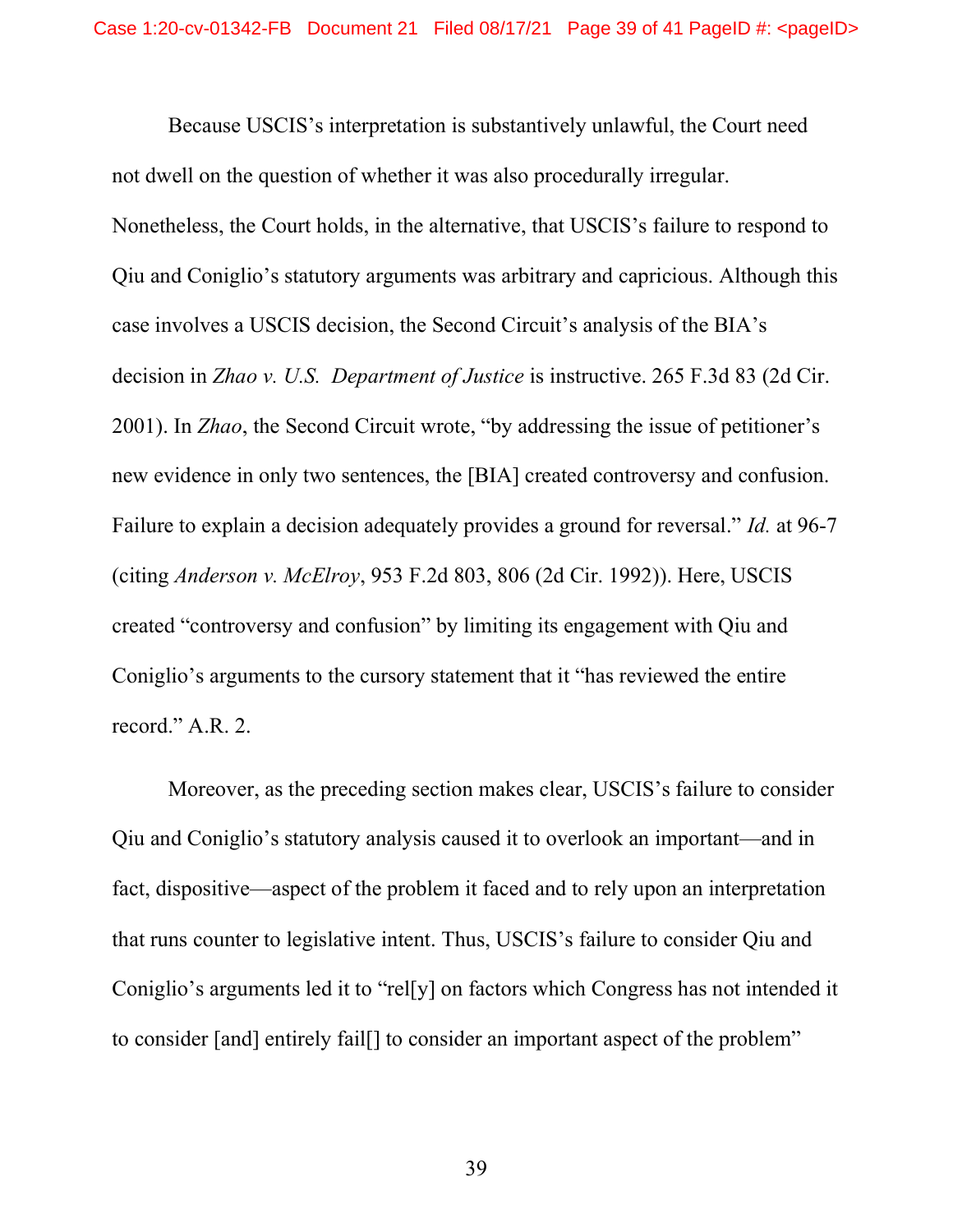before it. Motor Vehicle Mfrs. Ass'n of the U.S. v. State Farm Mut. Ins. Co., 463 U.S. 29, 43 (1983) (defining "arbitrary and capricious").

USCIS's failure to consider Qiu and Coniglio's statutory construction

arguments renders its decision arbitrary and capricious. 5 U.S.C. § 706(2)(A).

# **CONCLUSION**

For the foregoing reasons, the Government's motions to dismiss and for

summary judgment are DENIED.

Because the parties identify no factual disputes, the Court, sua sponte,

ENTERS partial judgment in favor of Qiu and Coniglio on their First and Second

Claims for Relief. Celotex Corp. v. Catrett, 477 U.S. 317, 326 (1986). The Court

GRANTS Qiu and Coniglio the following relief:<sup>8</sup>

<sup>&</sup>lt;sup>8</sup> The Court's ordinary power to enter summary judgment *sua sponte* enables it to enter declaratory and injunctive judgments, provided the conditions for entry of summary judgment are met. See Garanti Finansal Kiralama A.S. v. Aqua Marine Trading, Inc., 697 F.3d 59, 66 (2d Cir. 2012) ("An action brought under the DJA is, in most respects, just like any other civil action. . . . The incidents of pleading, process, discovery, trial, and judgment are the same") (internal citations omitted); cf. First Financial Ins. Co. v. Allstate Interior Demolition Corp., 193 F.3d 109, 114-15 (2d Cir. 1999) (vacating sua sponte grant of declaratory judgment where the losing party had not had an opportunity to be heard); see also Starter Corp. v. Converse, Inc., 170 F.3d 286, 298-99 (2d Cir. 1999) (affirming sua sponte grant of injunctive relief along with entry of declaratory judgment). Based upon the Government's filing of a motion for summary judgment and its repeated assertions that this case may be decided on the Administrative Record—see, e.g., Gov. Br. at 16-17, 23-25—the Court finds that the Government had an adequate opportunity to develop the record as well as notice that judgment could be entered against it. See